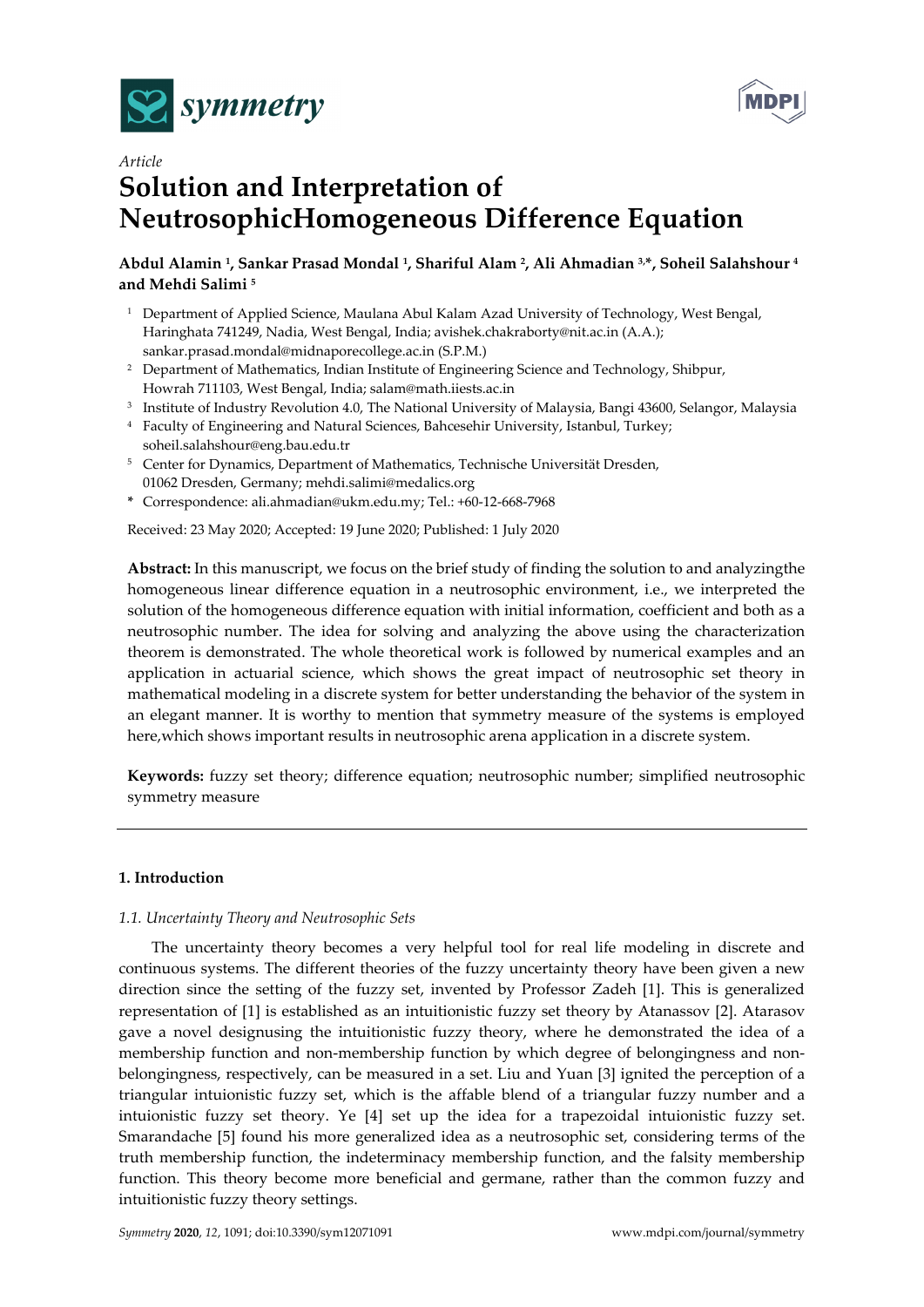Several researchershave already worked in the neutrosophic field, some of which have developed the theory [6,7], while some have applied the related theories in an applied field [8,9].Various kinds of forms and extensions of the Neutrosophic set, such as the triangular neutrosophic set [10], the bipolar neutrosophic sets [11–14], and the multi-valued neutrosophic sets [15],were also found.

#### *1.2. Difference Equation in an Uncertain Environment*

There exist some works associated with difference equation and uncertainty. Mostly, researchers have worked on the difference equation allied with fuzzy and intuitionistic fuzzy environments. We are now giving details descriptions of some related published work. In the literature [16], Deebaet al. found a strategy for solving the fuzzy difference equation with an interesting application. The model involving CO2 levels in blood streamflow is thinkingin the view ofthe fuzzy difference equation by Deebaet al. [17]. Lakshmikantham and Vatsala [18] talk abou tdifferent basic theories and properties of fuzzy difference equations. Papaschinopoulos et al. [19,20] and PapaschinopoulosandSchinas [21] discuss more findings in a similar context. Papaschinopoulos and Stefanidou [22] provide an explanation on boundedness with asymptotic behavior of a fuzzy difference equation. Umekkanet al. [23] give a finance application based on discrete system modeling in a fuzzy environment. Stefanidou et al. [24] treat the exponential-type fuzzy difference equation. The asymptotic behavior of a second order fuzzy difference equation is considered by Din [25]. The fuzzy non-linear difference equation is considered by Zhang et al. [26], where Memarbashi and Ghasemabadi [27] corporate with a volterra type rational form by Stefanidou and Papaschinopoulos [28]. The economics application is considered by Konstantinos et al. [29]. Mondal et al. [30] solve the second-order intuitionistic difference equation. Non-linear interval-valued fuzzy numbers and their relevance to difference equations are shown in [31]. National income determination models with fuzzy stability analysis in a discrete system are elaborately discussed by Sarkar et al. [32]. The fuzzy discrete logistic equation is taken and stability situations are found in the literature [33]. Zhang et al. [34] show the asymptotic performance of a discrete time fuzzy single species population model. On discrete time, a Beverton– Holt population replica with fuzzy environment is illustrated in [35]. Additionally, a different view of the fuzzy discrete logistic equation is taken under uncertainty in [36]. The existence and stability situation of the difference equation with a fuzzy setting is found by Mondal et al. [37]. Important results are also found for fuzzy difference equations by Khastan and Alijani [38] and Khastan [39].

#### *1.3. Novelties of the Work*

In this connection of the above idea, few advances can still be prepared, which include:

(1) The homogeneous difference equation, solved and analyzed with a neutrosophic initial condition, neutrosophic coefficient, and neutrosophic coefficient and initial together as a different section, which was not done earlier.

(2) Establishment of the corresponding characterization theorem for the neutrosophic set with a difference equation.

(3) Different theorems, lemmas, and corollary drawn for the purpose of the study.

(4) Numerical examples of the difference equation with a neutrosophic number, solved and illustrated for better understanding of our observations.

(5) An application in actuarial science, illustrated in a neutrosophic environment for better understanding of the practical application of the proposed theoretical results.

#### *1.4. Structure of the Paper*

In Section 1, we recall the related work and write the novelties of our study. The preliminary concepts are addressed in Section 2. The difference equation with a neutrosophic variable is defined and corresponds with a necessary theory, for which a lemma is prepared for the study in Section 3. Section 4 shows the solution of the neutrosophic homogeneous difference equation. Two numerical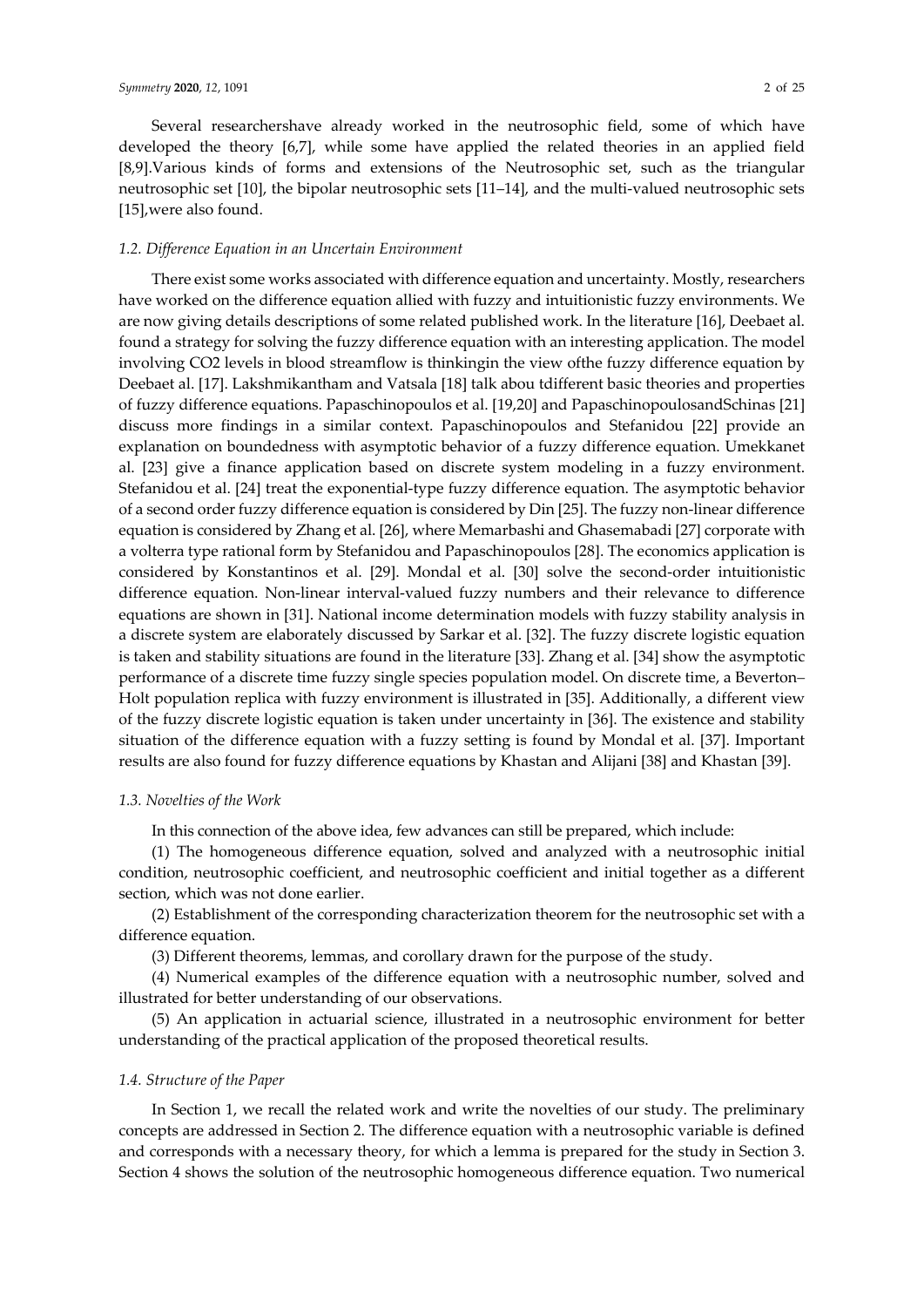examples are shown in Section 5. In Section 6, we take an appliance of an actuarial science problem in the neutrosophic data and solve it. The conclusion and future research scope are written in Section 7.

#### **2. PreliminaryIdea**

**Definition 1.** *Neutrosophicset: [6]Let be a universe set. A single-valued neutrosophic seton is distinct as*  $A = \{(T_A(x), I_A(x), F_A(x)) : x \in X\}$ , *where*  $T_A(x), I_A(x), F_A(x) : X \to [0,1]$  *isthe degree of membership, degree of indeterministic, and degree of non-membership, respectively, of the elementx* ∈ *X*, *such that* $0 \leq T_A(x) + I_A(x) + F_A(x) \leq 3$ .

**Definition 2. Neutrosophicfunction:** If we take the set of all real numbers as notation  $\mathcal{R}$  and real valued *fuzzy numbers as notation* $\mathcal{R}_r$ , *then the function* $W: \mathcal{R} \to [0,1]$ *is called a fuzzy number valued function if* w *satisfies the subsequent properties.*

- (1) W is the upper semi continuous.
- (2) W is the fuzzy convex, i.e.,  $W(\lambda s_1 + (1 \lambda)s_2) \ge \min\{W(s_1), W(s_2)\}$  for all  $s_1, s_2 \in \mathbb{R}$  and  $\lambda \in$  $[0,1]$ .
- (3) *W* is normal, i.e., ∃a  $s_0 \in \mathcal{R}$ , such that  $W(s_0) = 1$
- (4) Closure of  $supp(W)$  is compact, where  $supp(W) = \{s \in \mathcal{R} | W(s) > 0\}.$

**Definition 3.***Triangular neutrosophic number: [40]If we consider the measure of the truth, for which indeterminacy and falsity are not dependent, then a Triangular Neutrosophic number is taken as*  $\tilde{N} =$  $(r_0, r_1, r_2; s_0, s_1, s_2; w_0, w_1, w_2)$ , where the truth membership, falsity, and indeterminacy membership *function is treated as follows:*

$$
T_{\widetilde{N}}(y) = \begin{cases} \frac{y - r_0}{r_1 - r_0} & \text{when } r_0 \le y < r_1 \\ 1 & \text{when } y = r_1 \\ \frac{r_2 - y}{r_2 - r_1} & \text{when } r_1 < y \le r_2 \\ 0 & \text{otherwise} \end{cases}
$$

and

$$
F_{\widetilde{N}}(y) = \begin{cases} \frac{s_1 - y}{s_1 - s_0} & \text{when } s_0 \le y < s_1 \\ 0 & \text{when } y = s_1 \\ \frac{y - s_1}{s_2 - s_2} & \text{when } s_1 < y \le s_2 \\ 1 & \text{otherwise} \end{cases}
$$

$$
I_{\widetilde{N}}(y) = \begin{cases} \frac{w_1 - y}{w_1 - w_0} & \text{when } w_0 \le y < w_1 \\ 0 & \text{when } y = w_1 \\ \frac{y - w_1}{w_2 - w_1} & \text{when } w_1 < y \le w_2 \\ 1 & \text{otherwise} \end{cases}
$$

where  $0 \leq T_{\widetilde{\mathcal{N}}}(\mathcal{Y}) + F_{\widetilde{\mathcal{N}}}(\mathcal{Y}) + I_{\widetilde{\mathcal{N}}}(\mathcal{Y}) \leq 1, \ \mathcal{Y} \in \widetilde{\mathcal{N}}.$ 

The parametric setting of the above number is  $(\widetilde{N})_{\alpha R\nu}$  =  $[T_{Neu1}(\alpha), T_{Neu2}(\alpha); I_{Neu1}(\beta), I_{Neu2}(\beta); F_{Neu1}(\gamma), F_{Neu2}(\gamma)]$ where

$$
N_L^1(\alpha) = r_0 + \alpha (r_1 - r_0)
$$
  

$$
N_R^1(\alpha) = r_2 - \alpha (r_2 - r_1)
$$
  

$$
N_L^2(\beta) = s_1 - \beta (s_1 - s_0)
$$
  

$$
N_R^2(\beta) = s_1 + \beta (s_2 - s_1)
$$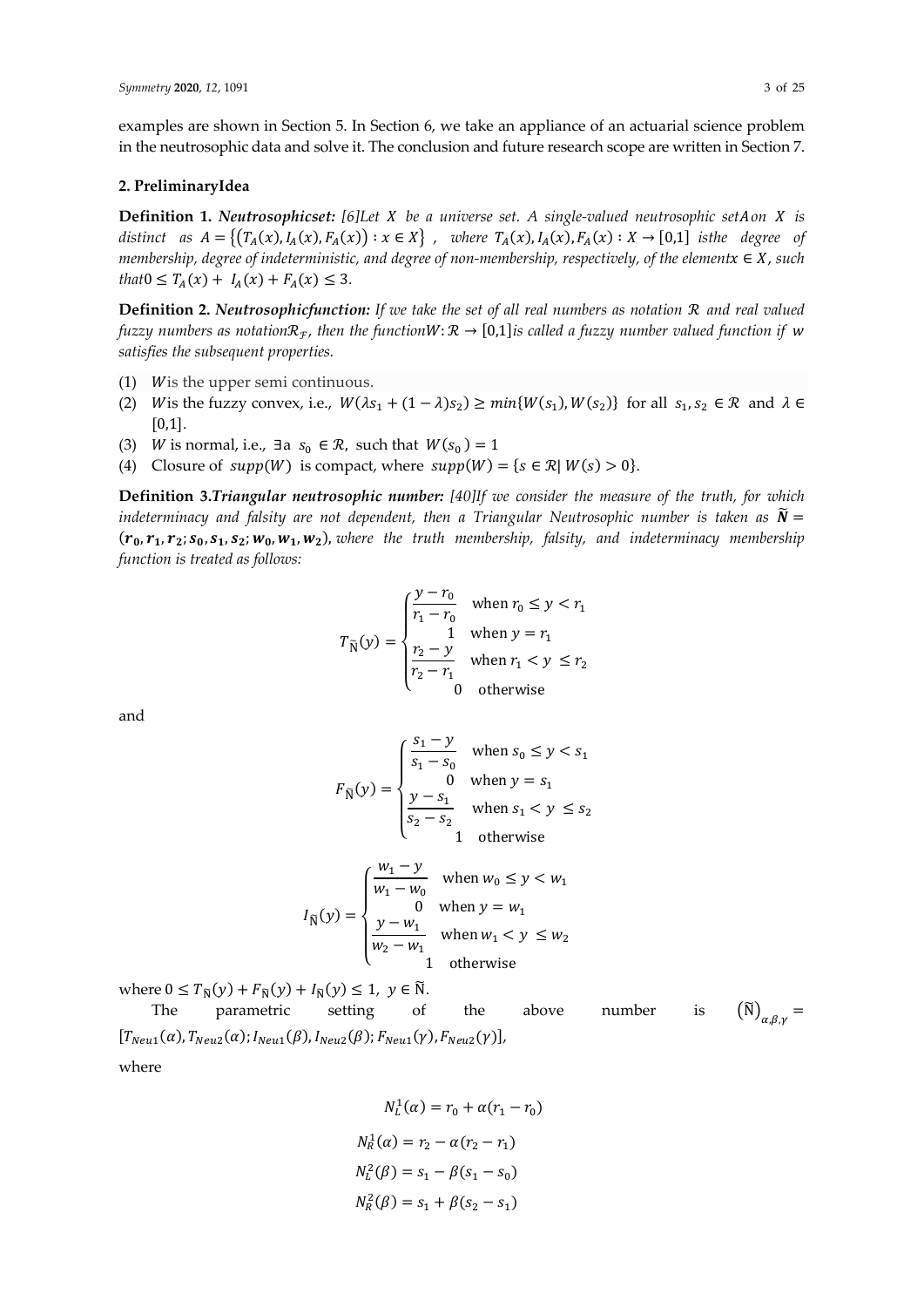$$
N_L^3(\gamma) = w_1 - \gamma (w_1 - w_0)
$$
  

$$
N_R^3(\gamma) = w_1 + \gamma (w_2 - w_1)
$$

Here,  $0 < \alpha, \beta, \gamma \le 1$  and  $0 < \alpha + \beta + \gamma \le 3$ 

The verbal phrase with the number can be written as in Table 1:

| Type of<br>Uncertain<br>Parameter                                             | <b>Verbal Phrase</b>                                                                                                          | <b>Used Functionsand Their Roles</b>                                                                                                                    |  |  |
|-------------------------------------------------------------------------------|-------------------------------------------------------------------------------------------------------------------------------|---------------------------------------------------------------------------------------------------------------------------------------------------------|--|--|
| Triangular<br><b>Fuzzy Number</b>                                             | [Low, Medium, High]                                                                                                           | Membership function for measuring degree of<br>belongingness                                                                                            |  |  |
| Triangular<br>[Low, Medium, High;<br>Very Low, Medium, Very<br>Intuitionistic |                                                                                                                               | Membership and non-membership function for<br>measuring degree of belongingness and non-                                                                |  |  |
| <b>Fuzzy Number</b>                                                           | High]                                                                                                                         | belongingness                                                                                                                                           |  |  |
| Triangular<br>NeutrosophicN<br>umber                                          | [Low, Medium, High;<br>Very Low, Medium, Very<br>High; Between low and<br>very low; Medium;<br>Between high and very<br>high] | Truthiness, falsity, and indeterminacy function<br>for measuring<br>the degree of truth belongingness, strictly non-<br>belongingness and indeterminacy |  |  |

**Table 1.** The verbal phrase of different uncertain settings and neutrosophic numbers.

**Definition 4.Hukuhara difference on neutrosophic function:** Let  $E^*$  be the set of all neutrosophicfunctions,  $\tilde{s}$ ,  $\tilde{t}$  ∈  $E^*$ . If ∃is a neutrosophic number,  $\tilde{w}$  ∈  $E^*$  and  $\tilde{w}$ suit the relation $\tilde{s}$  =  $\tilde{w}$  +  $\tilde{t}$ , then  $\tilde{w}$  is assumed to be the Hukuhara difference of  $\tilde{s}$  and  $\tilde{t}$ , denoted by  $\tilde{w} = \tilde{s} \ominus \tilde{t}$ .

#### **3. Difference Equation with a Neutrosophic Variable**

**Definition 5.**A difference equation (sometime named as a recurrence relation) is an equation that relates the consecutive terms of a sequence of numbers.

A qth order difference equation in the linear form can be articulated:

$$
x_{n+q} = d_1 x_{n+q-1} + d_2 x_{n+q-2} + \dots + d_q x_n + b_n \tag{1}
$$

where  $d_1, d_2, ..., d_q$  and  $b_n$  are constants, which are known.

If  $b_n = 0$  for all *n*, then Equation (1) is the homogeneous difference equation. On the other hand, it will be the non-homogeneous difference equation if  $b_n \neq 0$ , where  $b_n$  is treated as the forcing factor.

We consider an autonomous linear homogeneous difference equation of the form:

$$
x_{n+1} = \sigma x_n \,, (\sigma \neq 0) \tag{2}
$$

with the initial condition  $x_{n=0} = x_0$ . The solution of Equation (2) can then be written as:

$$
x_n = \sigma^n x_0 \tag{3}
$$

**Theorem 1.** [41] Let  $m \in \mathbb{N}, m \geq 2$ . A linear homogeneous system of them first order difference equation is *given in matrix form as:*

$$
X_{n+1} = AX_n \tag{4}
$$

where,  $X_n = (X_n^1, X_n^2, ..., X_n^m)^T$  and  $A = (a_{ij})_{m \times m}$ ,  $i, j = 1, 2, ..., m$ 

The solution of Equation (3) can then be written as:

$$
X_n = A^n X_0, n \in \mathbb{N} \tag{5}
$$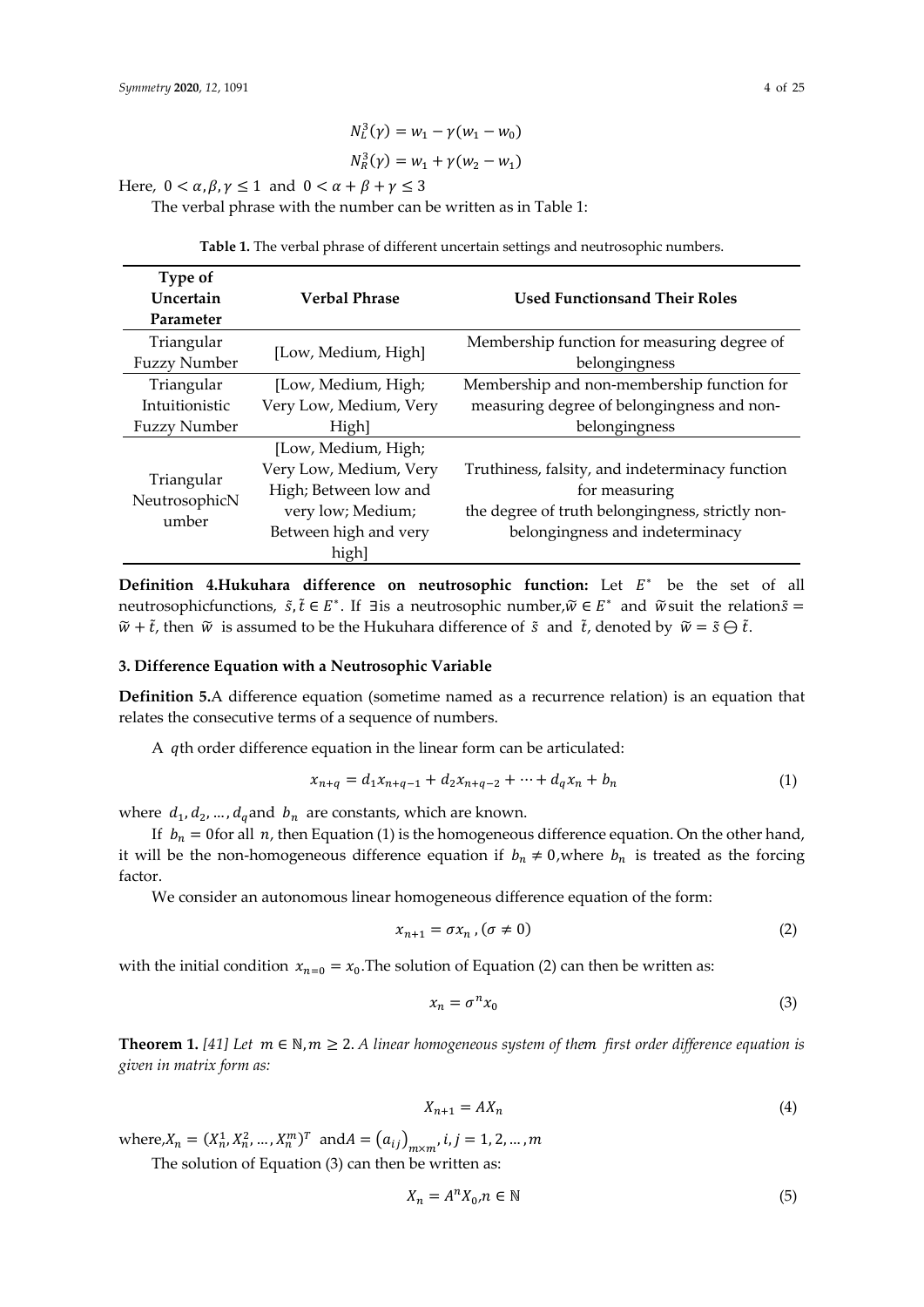The difference Equation (1) is considered as the neutrosophic difference equation if any one of the following conditions are added:

- (i) The initial condition or conditions are the neutrosophic number (Type I);
- (ii) The coefficient or coefficients are the neutrosophic number (Type II);
- (iii) The initial conditions and coefficient or the coefficients are both neutrosophic numbers (Type III).

**Theorem 2.***Characterization theorem: Let us consider the neutrosophic difference equation problem:*

$$
\tilde{x}_{n+1} = \tilde{f}(x_n, n),\tag{6}
$$

with initial value  $\tilde{x}_{n=0} = \tilde{x}_0$  as a neutrospohic number, where  $f: E^* \times \mathbb{Z}_{\geq 0} \to E^*$ , such that (1)The parametric form of the function is:

$$
\[\tilde{f}((x_n, n))\]_{(\alpha, \beta, \gamma)} = \begin{bmatrix} f_{L,n}^1(x_{L,n}^1(\alpha), x_{R,n}^1(\alpha), n, \alpha), f_{R,n}^1(x_{L,n}^1(\alpha), x_{R,n}^1(\alpha), n, \alpha); \\ f_{L,n}^2(x_{L,n}^2(\beta), x_{R,n}^2(\beta), n, \beta), f_{R,n}^2(x_{L,n}^2(\beta), x_{R,n}^2(\beta), n, \beta); \\ f_{L,n}^3(x_{L,n}^3(\gamma), x_{R,n}^3(\gamma), n, \gamma), f_{R,n}^3(x_{L,n}^3(\gamma), x_{R,n}^3(\gamma), n, \gamma) \end{bmatrix}
$$

(2) The functions  $f_{L,n}^1(x_{L,n}^1(\alpha), x_{R,n}^1(\alpha), n, \alpha)$ ,  $f_{R,n}^1(x_{L,n}^1(\alpha), x_{R,n}^1(\alpha), n, \alpha)$ ,  $f_{L,n}^2(x_{L,n}^2(\beta), x_{R,n}^2(\beta), n, \beta)$ ,  $f_{R,n}^2(x_{L,n}^2(\beta),x_{R,n}^2(\beta),n,\beta)$  ,  $f_{L,n}^3(x_{L,n}^3(\gamma),x_{R,n}^3(\gamma),n,\gamma)$  and  $f_{R,n}^3(x_{L,n}^3(\gamma),x_{R,n}^3(\gamma),n,\gamma)$  are taken as continuous functions, i.e., for any  $\epsilon_1 > 0$  ∃a  $\delta_1 > 0$ , such that:

$$
\left|f_{L,n}^1(\chi_{L,n}^1(\alpha),\chi_{R,n}^1(\alpha),n,\alpha)-f_{L,n_1}^1(\chi_{L,n_1}^1(\alpha),\chi_{R,n_1}^1(\alpha),n_1,\alpha)\right| < \epsilon_1
$$

for all  $\alpha \in [0,1]$ 

with  $\left\|\left(x_{L,n}^1(\alpha), x_{R,n}^1(\alpha), n, \alpha\right) - \left(x_{L,n_1}^1(\alpha), x_{R,n_1}^1(\alpha), n_1, \alpha\right)\right\| < \delta_1$ and for any  $\epsilon_2$ > 0 ∃an  $\delta_2$  > 0, such that:

$$
\left|f_{R,n}^1(x_{L,n}^1(\alpha), x_{R,n}^1(\alpha), n, \alpha) - f_{R,n_2}^1(x_{L,n_2}^1(\alpha), x_{R,n_2}^1(\alpha), n_2, \alpha)\right| \leq \epsilon_2 \text{for all } \alpha \in [0,1]
$$

with  $\|(x_{L,n}^1(\alpha), x_{R,n}^1(\alpha), n, \alpha) - (x_{L,n_2}^1(\alpha), x_{R,n_2}^1(\alpha), n_2, \alpha)\| < \delta_2$ , where  $n, n_1$  and  $n_2 \in \mathbb{Z}_{\geq 0}$ .

In a similar way, the continuity of the remaining four functions,  $f_{L,n}^2(x_{L,n}^2(\beta), x_{R,n}^2(\beta), n, \beta)$ ,  $f_{R,n}^2(x_{L,n}^2(\beta), x_{R,n}^2(\beta), n, \beta)$ ,  $f_{L,n}^3(x_{L,n}^3(\gamma), x_{R,n}^3(\gamma), n, \gamma)$  and  $f_{R,n}^3(x_{L,n}^3(\gamma), x_{R,n}^3(\gamma), n, \gamma)$ , can be defined.

The difference Equation (6) then reduces to the system of six difference equations, as follows:

$$
x_{L,n+1}^1(\alpha) = f_{L,n}^1(x_{L,n}^1(\alpha), x_{R,n}^1(\alpha), n, \alpha)
$$
  
\n
$$
x_{R,n+1}^1(\alpha) = f_{R,n}^1(x_{L,n}^1(\alpha), x_{R,n}^1(\alpha), n, \alpha)
$$
  
\n
$$
x_{L,n+1}^2(\beta) = f_{L,n}^2(x_{L,n}^2(\beta), x_{R,n}^2(\beta), n, \beta)
$$
  
\n
$$
x_{R,n+1}^2(\beta) = f_{R,n}^2(x_{L,n}^2(\beta), x_{R,n}^2(\beta), n, \beta)
$$
  
\n
$$
x_{L,n+1}^3(\gamma) = f_{L,n}^3(x_{L,n}^3(\gamma), x_{R,n}^3(\gamma), n, \gamma)
$$
  
\n
$$
x_{R,n+1}^3(\gamma) = f_{R,n}^3(x_{L,n}^3(\gamma), x_{R,n}^3(\gamma), n, \gamma)
$$

with the initial conditions:

$$
x_{L,n=0}^{1}(\alpha) = x_{L,0}^{1}(\alpha)
$$

$$
x_{R,n=0}^{1}(\alpha) = x_{R,0}^{1}(\alpha)
$$

$$
x_{L,n=0}^{1}(\beta) = x_{L,0}^{1}(\beta)
$$

$$
x_{R,n=0}^{1}(\beta) = x_{R,0}^{1}(\beta)
$$

$$
x_{L,n=0}^{1}(\gamma) = x_{L,0}^{1}(\gamma)
$$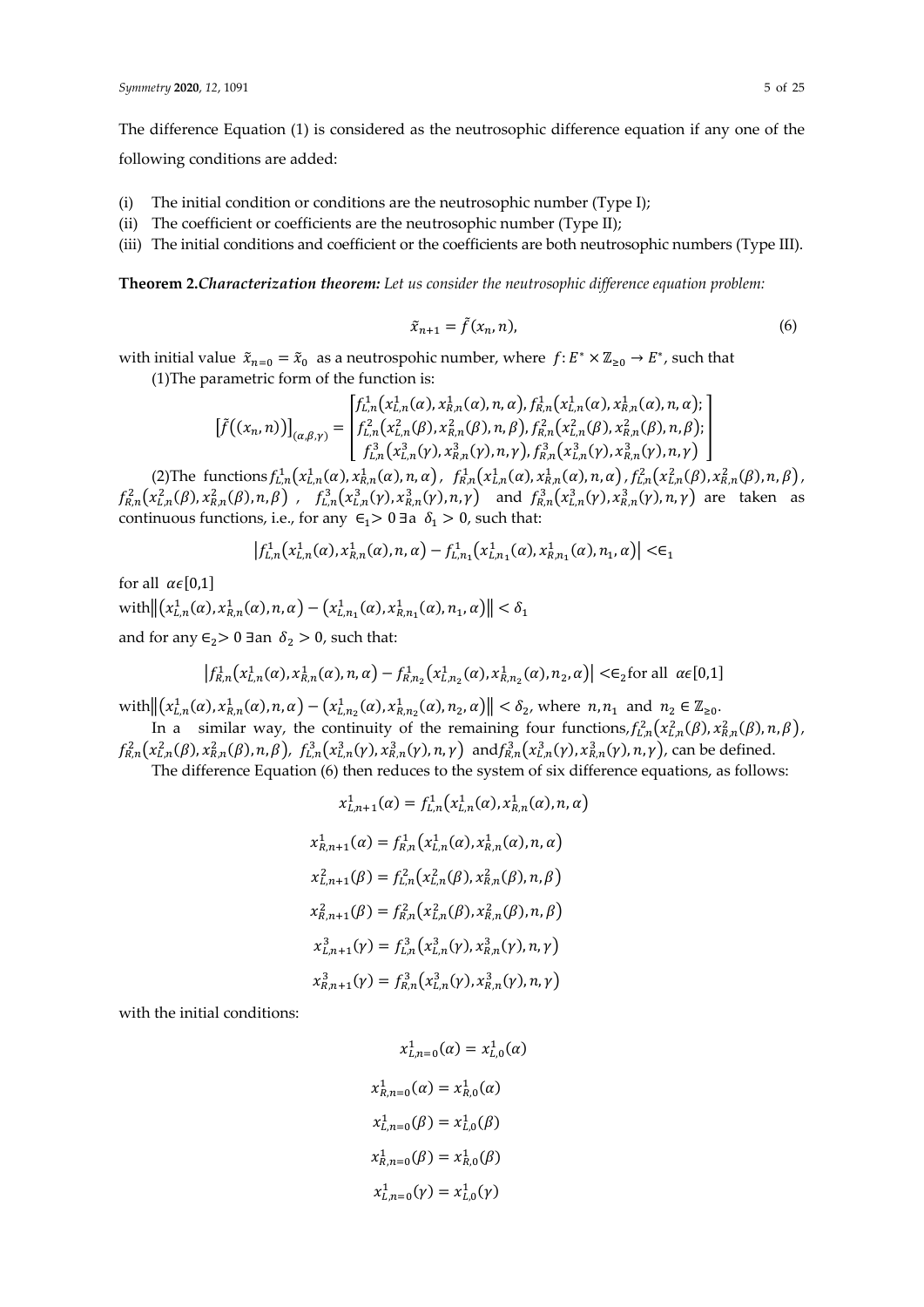$$
x_{R,n=0}^{1}(\gamma) = x_{R,0}^{1}(\gamma)
$$

Note 1. By the characterization theorem, we can see that a neutrosopic difference equation is transformed into a system of six difference equations in crisp form. In this article, we have taken only a single neutrosophic difference equation in a neutrosophic environment. Hence, the difference equation converted into six crisp difference equations.

**Definition 6.** *Strong and weak solutions of a neutrosophic difference equation: The solutions of difference Equation (6), with initial condition (3.7) to be regarded as:*

(1) A strong solution if

$$
x_{L,n}^1(\alpha) \le x_{R,n}^1(\alpha)
$$
  

$$
x_{L,n}^1(\beta) \le x_{R,n}^1(\beta)
$$
  

$$
x_{L,n}^1(\gamma) \le x_{R,n}^1(\gamma)
$$

and

$$
\frac{\partial}{\partial \alpha} \left[ x_{L,n}^1(\alpha) \right] > 0, \frac{\partial}{\partial \alpha} \left[ x_{R,n}^1(\alpha) \right] < 0
$$
\n
$$
\frac{\partial}{\partial \beta} \left[ x_{L,n}^1(\beta) \right] < 0, \frac{\partial}{\partial \beta} \left[ x_{R,n}^1(\beta) \right] > 0
$$
\n
$$
\frac{\partial}{\partial \gamma} \left[ x_{L,n}^1(\gamma) \right] < 0, \frac{\partial}{\partial \gamma} \left[ x_{R,n}^1(\gamma) \right] > 0
$$

for every  $\alpha$ ,  $\beta$ ,  $\gamma \in [0,1]$ .

(2) A weak solution if

$$
x_{L,n}^1(\alpha) \ge x_{R,n}^1(\alpha)
$$
  

$$
x_{L,n}^1(\beta) \ge x_{R,n}^1(\beta)
$$
  

$$
x_{L,n}^1(\gamma) \ge x_{R,n}^1(\gamma)
$$

and

$$
\frac{\partial}{\partial \alpha} \left[ x_{L,n}^1(\alpha) \right] < 0, \frac{\partial}{\partial \alpha} \left[ x_{R,n}^1(\alpha) \right] > 0
$$
\n
$$
\frac{\partial}{\partial \beta} \left[ x_{L,n}^1(\beta) \right] > 0, \frac{\partial}{\partial \beta} \left[ x_{R,n}^1(\beta) \right] < 0
$$
\n
$$
\frac{\partial}{\partial \gamma} \left[ x_{L,n}^1(\gamma) \right] > 0, \frac{\partial}{\partial \gamma} \left[ x_{R,n}^1(\gamma) \right] < 0
$$

for every  $\alpha$ ,  $\beta$ ,  $\gamma \in [0,1]$ .

**Definition** 7.Let *p* and *q* be neutrosophic numbers, where  $[\tilde{p}]_{(\alpha,\beta,\gamma)} =$  $\left[p_L^1 \quad (\alpha), p_R^1(\alpha); p_L^2 \quad (\beta), p_R^2(\beta); p_L^3 \quad (\gamma), p_R^3\right]$  $\left[\tilde{q}\right]_{(\alpha,\beta,\gamma)} =$  $\left[q_L^1(\alpha), q_R^1(\alpha); q_L^2(\beta), q_R^2(\beta); q_L^3(\gamma), q_R^3(\gamma)\right]$ , for all  $\alpha, \beta, \gamma \in [0,1]$ . The metric on the neutrosophic *number space is then defined as:* 

$$
d(p,q) = \sup \max_{\alpha,\beta,\gamma \in [0,1]} \{ |p^1_L(\alpha) - q^1_L(\alpha)|, |p^1_R(\alpha) - q^1_R(\alpha)|, |p^2_L(\beta) - q^2_L(\beta)|, |p^2_R(\beta) - q^2_R(\beta)|, |p^3_L(\gamma) - q^3_L(\gamma)|, |p^3_R(\gamma) - q^3_R(\gamma)| \}.
$$

**Note 2.** For some cases, the solution may not become strictly strong or weak solution type. In this scenario,a specific time interval or specific interval of α, β, or γ becomes the strong or weak solution.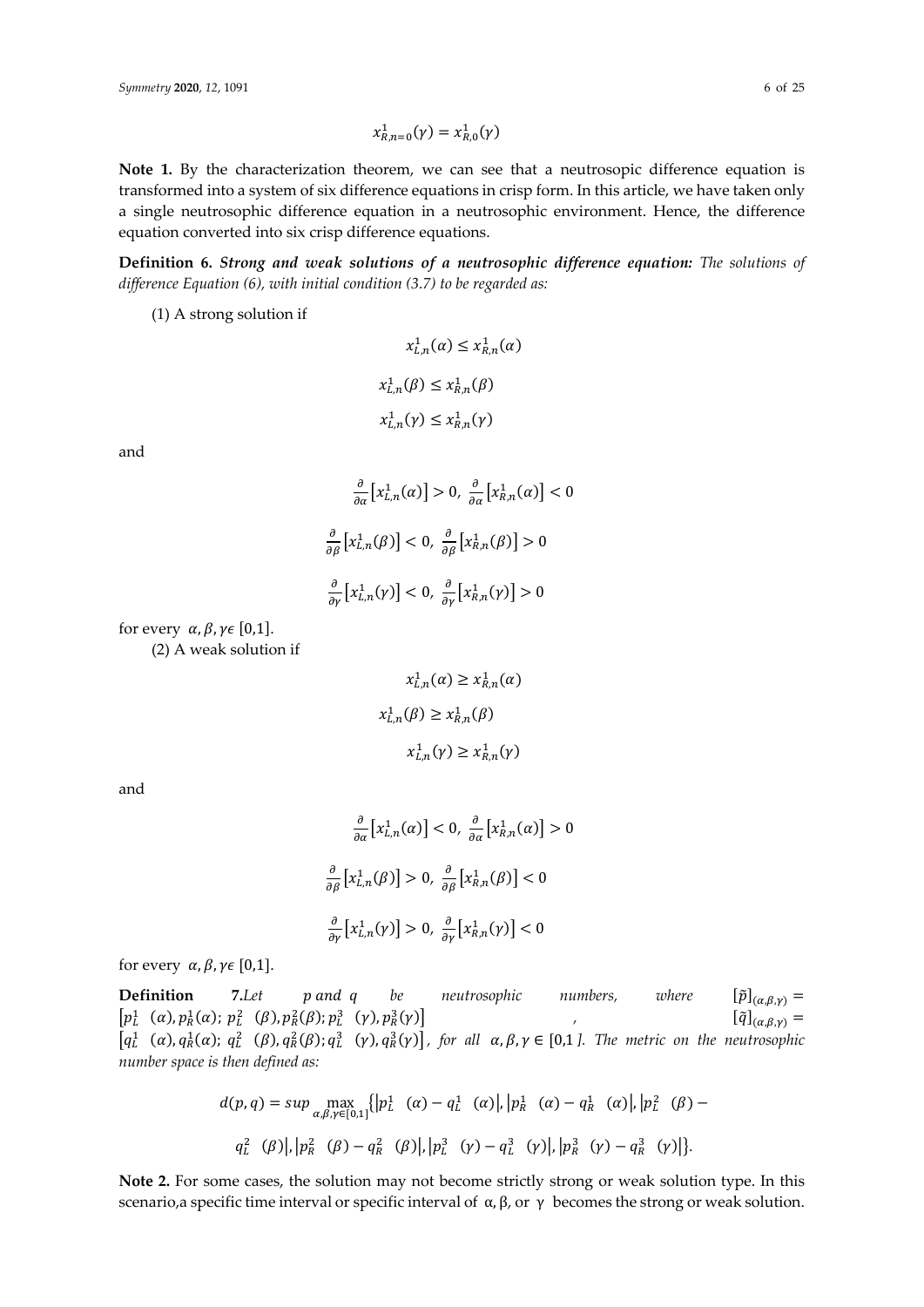The main objective is to find the strong solutions. For scenariosin which neitherthe strong nor weak solutions occur, we call them non-recommended neutrosophic solutions. We strongly recommended taking strong solutions.

## **4. Solution of Neutrosophic Homogeneous Difference Equation**

Considering linear homogeneous difference equations:

$$
u_{n+1} = au_n \tag{7}
$$

In a neutrosophic sense, another inequivalent form of is (7) taken as:

$$
u_{n+1} - au_n = 0 \tag{8}
$$

**Remarks 1.** Equations (7) and (8) are equivalent in a crisp sense, but in fuzzy sense they are not equivalent.

**Proof 1.** If we take the fuzzy difference Equation (7), it becomes Theorem 1.

$$
[u_{n+1}]_{(\alpha,\beta,\gamma)} = [au_n]_{(\alpha,\beta,\gamma)}
$$

or

$$
\begin{aligned} \left[u_{L,n+1}^1(\alpha), u_{R,n+1}^1(\alpha); u_{L,n+1}^2(\beta), u_{R,n+1}^2(\beta); u_{L,n+1}^3(\gamma), u_{R,n+1}^3(\gamma)\right] \\ &= a\left[\left[u_{L,n}^1(\alpha), u_{R,n}^1(\alpha); u_{L,n}^2(\beta), u_{R,n}^2(\beta); u_{L,n}^3(\gamma), u_{R,n}^3(\gamma)\right]\right], \end{aligned}
$$

i.e.,

$$
\begin{cases}\nu_{L,n+1}^{1}(\alpha) = au_{L,n}^{1}(\alpha) \\
u_{R,n+1}^{1}(\alpha) = au_{R,n}^{1}(\alpha) \\
u_{L,n+1}^{2}(\beta) = au_{L,n}^{2}(\beta) \\
u_{R,n+1}^{2}(\beta) = au_{R,n}^{2}(\beta) \\
u_{L,n+1}^{3}(\gamma) = au_{L,n}^{3}(\gamma)\n\end{cases}
$$
\n(9)

but when we take (8), it becomes Theorem 1.

$$
[u_{n+1}]_{(\alpha,\beta,\gamma)} - [au_n]_{(\alpha,\beta,\gamma)} = 0
$$

or

$$
\begin{aligned} \left[u_{L,n+1}^1(\alpha), u_{R,n+1}^1(\alpha); u_{L,n+1}^2(\beta), u_{R,n+1}^2(\beta); u_{L,n+1}^3(\gamma), u_{R,n+1}^3(\gamma)\right] \\ &- a\left[\left[u_{L,n}^1(\alpha), u_{R,n}^1(\alpha); u_{L,n}^2(\beta), u_{R,n}^2(\beta); u_{L,n}^3(\gamma), u_{R,n}^3(\gamma)\right]\right] = 0, \end{aligned}
$$

i.e.,

$$
\begin{cases}\nu_{L,n+1}^{1}(\alpha) - \alpha u_{R,n}^{1}(\alpha) = 0 \\
u_{R,n+1}^{2}(\alpha) - \alpha u_{L,n}^{1}(\alpha) = 0 \\
u_{L,n+1}^{2}(\beta) - \alpha u_{R,n}^{2}(\beta) = 0 \\
u_{R,n+1}^{2}(\beta) - \alpha u_{L,n}^{2}(\beta) = 0 \\
u_{L,n+1}^{3}(\gamma) - \alpha u_{R,n}^{3}(\gamma) = 0 \\
u_{R,n+1}^{3}(\gamma) - \alpha u_{L,n}^{3}(\gamma) = 0\n\end{cases}
$$

or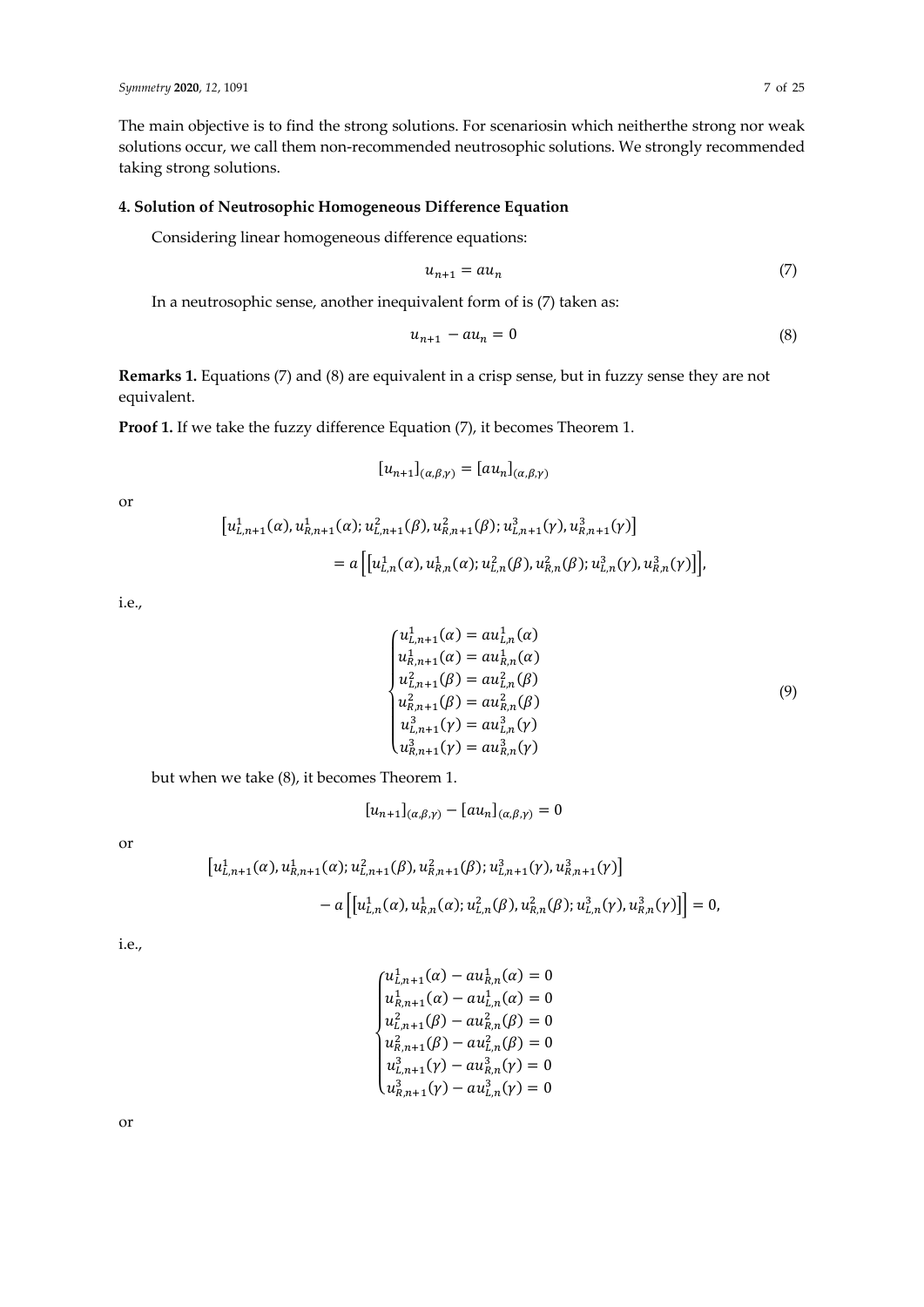$$
\begin{cases}\nu_{L,n+1}^{1}(\alpha) = \alpha u_{R,n}^{1}(\alpha) \\
u_{R,n+1}^{1}(\alpha) = \alpha u_{L,n}^{1}(\alpha) \\
u_{L,n+1}^{2}(\beta) = \alpha u_{R,n}^{2}(\beta) \\
u_{R,n+1}^{2}(\beta) = \alpha u_{L,n}^{2}(\beta) \\
u_{L,n+1}^{3}(\gamma) = \alpha u_{R,n}^{3}(\gamma) \\
u_{R,n+1}^{3}(\gamma) = \alpha u_{L,n}^{3}(\gamma)\n\end{cases}
$$
\n(10)

Clearly, from (9) and (10), we conclude that they are different. Therefore, in a crisp sense, (7) and (8) are the same, but not in a neutrosophic sense.

Theorem 3. Supposea and u<sub>0</sub> are positive neutrosophic numbers, then ∃is a unique positive solution for Equation (7).

**Proof 2.** Let the  $(\alpha, \beta, \gamma)$ -cut of the positive neutrosophic number  $\tilde{u}_0$  be defined as  $[\tilde{u}_0]_{(\alpha, \beta, \gamma)} =$  $[u^1_{L,0}(\alpha), u^1_{R,0}(\alpha); u^2_{L,0}(\beta), u^2_{R,0}(\beta); u^3_{L,0}(\gamma), u^3_{R,0}$ and  $[\tilde{a}]_{(\alpha,\beta,\nu)} =$  $[a_L^1(\alpha), a_R^1(\alpha); a_L^2(\beta), a_R^2(\beta); a_L^3(\gamma), a_R^3(\gamma)]$ ,  $\forall \alpha, \beta, \gamma \in [0,1]$ , and  $0 \leq \alpha + \beta + \gamma \leq 1$ , and if  $\tilde{u}_0 =$  $[\xi_1, \xi_2, \xi_3; \eta_1, \eta_2, \eta_3; \zeta_1, \zeta_2, \zeta_3]$  then,

$$
\begin{cases}\nu_{L,0}^1(\alpha) = \xi_1 + \alpha(\xi_2 - \xi_1) \\
u_{R,0}^1(\alpha) = \xi_3 - \alpha(\xi_3 - \xi_2) \\
u_{L,0}^2(\beta) = \eta_2 - \beta(\eta_2 - \eta_1) \\
u_{L,0}^2(\beta) = \eta_2 + \beta(\eta_3 - \eta_2) \\
u_{L,0}^3(\gamma) = \zeta_2 - \gamma(\zeta_2 - \zeta_1) \\
u_{L,0}^3(\gamma) = \zeta_2 + \gamma(\zeta_3 - \zeta_2)\n\end{cases}
$$

Suppose there exists a sequence of netrosophic numbers $u_n$  of Equation (7), with the positive netrosophic number  $u_0$ . Taking the( $\alpha$ ,  $\beta$ ,  $\gamma$ )-cut of Equation (7), we have:

$$
[u_{n+1}]_{(\alpha,\beta,\gamma)} = [au_n]_{(\alpha,\beta,\gamma)}
$$
  
= 
$$
[a]_{(\alpha,\beta,\gamma)} [u_n]_{(\alpha,\beta,\gamma)}
$$

or

$$
\begin{aligned}\n&\left[u_{L,n+1}^{1}(\alpha), u_{R,n+1}^{1}(\alpha); u_{L,n+1}^{2}(\beta), u_{R,n+1}^{2}(\beta); u_{L,n+1}^{3}(\gamma), u_{R,n+1}^{3}(\gamma)\right] \\
&= [a_{L}^{1}(\alpha), a_{R}^{1}(\alpha); a_{L}^{2}(\beta), a_{R}^{2}(\beta); a_{L}^{3}(\gamma), a_{R}^{3}(\gamma)]\big[u_{L,0}^{1}(\alpha), u_{R,0}^{1}(\alpha); u_{L,0}^{2}(\beta), u_{R,0}^{2}(\beta); u_{L,0}^{3}(\gamma), u_{R,0}^{3}(\gamma)\big]\n\end{aligned}\n\tag{111}
$$

Equation (11) then forwards the following system of the crisp homogeneous linear difference equation for all  $\alpha$ ,  $\beta$ , and  $\gamma \in [0,1]$ , as follows:

$$
\begin{cases}\nu_{L,n+1}^{1}(\alpha) = a_{L}^{1}(\alpha)u_{L,n}^{1}(\alpha) \\
u_{R,n+1}^{1}(\alpha) = a_{R}^{1}(\alpha)u_{R,n}^{1}(\alpha) \\
u_{L,n+1}^{2}(\beta) = a_{L}^{2}(\beta)u_{L,n}^{2}(\beta) \\
u_{R,n+1}^{2}(\beta) = a_{R}^{2}(\beta)u_{R,n}^{2}(\beta) \\
u_{L,n+1}^{3}(\gamma) = a_{L}^{3}(\gamma)u_{L,n}^{3}(\gamma) \\
u_{R,n+1}^{3}(\gamma) = a_{R}^{3}(\gamma)u_{R,n}^{3}(\gamma)\n\end{cases}
$$
\n(12)

and Equation (12) has unique solutions  $\left[u_{L,n}^1(\alpha), u_{R,n}^1(\alpha); u_{L,n+1}^2(\beta), u_{R,n}^2(\beta); u_{L,n}^3(\gamma), u_{R,n}^3(\gamma)\right]$  with an initial condition  $[u_{L,0}^1(\alpha), u_{R,0}^1(\alpha); u_{L,0}^2(\beta), u_{R,0}^2(\beta); u_{L,0}^3(\gamma), u_{R,0}^3(\gamma)].$ 

(The unique solution concept of a difference equation is taken from [42])

Therefore, using Equation (3), solutions are as follows: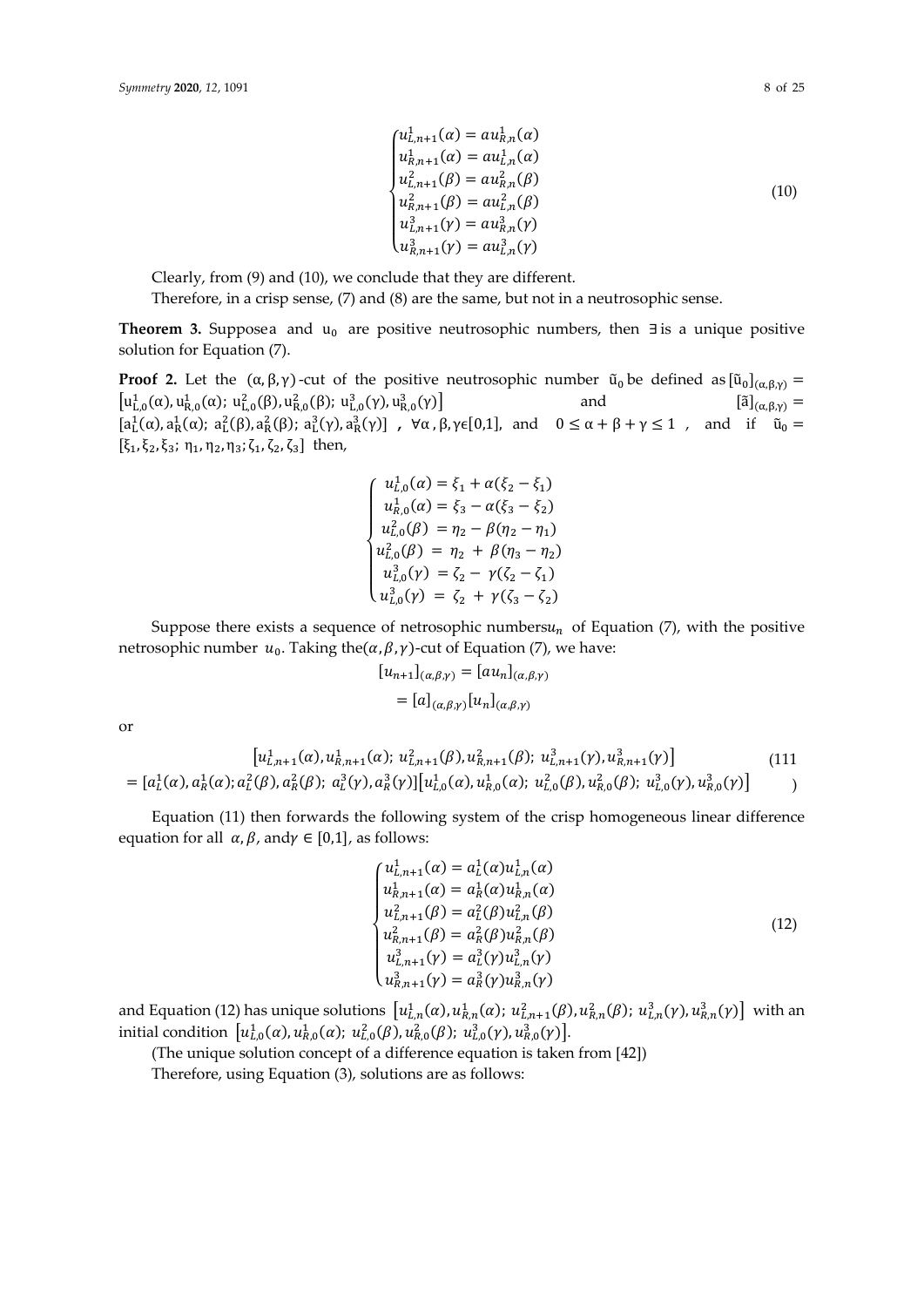$$
\begin{cases}\nu_{L,n}^{1}(\alpha) = (a_L^{1}(\alpha))^{n} u_{L,0}^{1}(\alpha) \\
u_{R,n}^{1}(\alpha) = (a_R^{1}(\alpha))^{n} u_{R,0}^{1}(\alpha) \\
u_{L,n}^{2}(\beta) = (a_L^{2}(\beta))^{n} u_{L,0}^{2}(\beta) \\
u_{R,n}^{2}(\beta) = (a_R^{2}(\beta))^{n} u_{R,0}^{2}(\beta) \\
u_{L,n}^{3}(\gamma) = (a_L^{3}(\gamma))^{n} u_{L,0}^{3}(\gamma) \\
u_{R,n}^{3}(\gamma) = (a_R^{3}(\gamma))^{n} u_{R,0}^{3}(\gamma)\n\end{cases}
$$
\n(13)

We show that  $[u_{L,n}^1(\alpha), u_{R,n}^1(\alpha); u_{L,n}^2(\beta), u_{R,n}^2(\beta); u_{L,n}^3(\gamma), u_{R,n}^3(\gamma)]$ , where each components are given (by 4.5) with the initial condition  $[u_{L,0}^1(\alpha), u_{R,0}^1(\alpha); u_{L,0}^2(\beta), u_{R,0}^2(\beta); u_{L,0}^3(\gamma), u_{R,0}^3(\gamma)]$ , which indicates the  $(\alpha, \beta, \gamma)$ -cut of solution  $\tilde{u}_n$  of (7) with initial condition  $\tilde{u}_0$ , so that:

$$
[u_n]_{(\alpha,\beta,\gamma)} = [u_{L,n}^1(\alpha), u_{R,n}^1(\alpha); u_{L,n}^2(\beta), u_{R,n}^2(\beta); u_{L,n}^3(\gamma), u_{R,n}^3(\gamma)]
$$
\n(14)

Now,

$$
\begin{aligned}\n\left[u_{L,n}^{1}(\alpha), u_{R,n}^{1}(\alpha); u_{L,n}^{2}(\beta), u_{R,n}^{2}(\beta); u_{L,n}^{3}(\gamma), u_{R,n}^{3}(\gamma)\right] \\
= \begin{bmatrix}\n\left(a_{L}^{1}(\alpha)\right)^{n} u_{L,0}^{1}(\alpha), \left(a_{R}^{1}(\alpha)\right)^{n} u_{R,0}^{1}(\alpha); \\
\left(a_{L}^{2}(\beta)\right)^{n} u_{L,0}^{2}(\beta), \left(a_{R}^{2}(\beta)\right)^{n} u_{R,0}^{2}(\beta); \\
\left(a_{L}^{3}(\gamma)\right)^{n} u_{L,0}^{3}(\gamma), \left(a_{R}^{3}(\gamma)\right)^{n} u_{R,0}^{3}(\gamma)\n\end{bmatrix} \\
= \left[\alpha u_{n}\right]_{(\alpha,\beta,\gamma)}\n\end{aligned}
$$

Therefore,  $[u_{L,n}^1(\alpha), u_{R,n}^1(\alpha); u_{L,n}^2(\beta), u_{R,n}^2(\beta); u_{L,n}^3(\gamma), u_{R,n}^3(\gamma)]$  represents a positive neutrosophic number, such that  $u_n = a^n u_0$  is the solution of (7).

To prove the uniqueness of the solution, let us assume that there exists an alternative solution $\hat{u}_n$ for Equation (4.1). Proceeding in asimilar way, we then have:

$$
[\hat{u}_n]_{(\alpha,\beta,\gamma)} = [u_{L,n}^1(\alpha), u_{R,n}^1(\alpha); u_{L,n}^2(\beta), u_{R,n}^2(\beta); u_{L,n}^3(\gamma), u_{R,n}^3(\gamma)] \text{ for all } (\alpha,\beta,\gamma) \in [0,1].
$$
 (15)

Therefore, from Equations(14) and (15), we obtain  $[\hat{u}_n]_{(\alpha,\beta,\gamma)} = [u_n]_{(\alpha,\beta,\gamma)}$  for all  $(\alpha,\beta,\gamma) \in [0,1]$ , i.e.,  $\hat{u}_n = u_n$ . Thus, the theorem is proved.

**Theorem 4.** Let a and  $u_0$  are positive neutrosophic numbers. There also exists a unique positive solution for Equation (8).

**Proof3.**The proof of this theorem is almost similar to Theorem (3).

**Theorem 5.***Let and b epositive neutrosophic numbers, and*   $max{a_L^1(\alpha), a_R^1(\alpha); a_L^2(\beta), a_R^2(\beta); a_L^3(\gamma), a_R^3(\gamma)} < 1, \forall \alpha, \beta, \gamma \in [0,1]$  and  $supp(u_0) \subset [M_1, N_1]$ , where  $M_1$ ,  $N_1$  are finite positive real numbers. All the sequences of positive neutrosophic solution of Equation (7) are *then bounded and persist*.

**Proof 4.** Let u<sub>n</sub> be a sequence of positive neutrosophic solutions of Equation (7). Since  $\max\{a_L^1(\alpha), a_R^1(\alpha); a_L^2(\beta), a_R^2(\beta); a_L^3(\gamma), a_R^3(\gamma)\} < 1$ ,  $\forall \alpha, \beta, \gamma \in [0,1]$  and  $\supp(u_0) \subset [M_1, N_1]$ , where  $M_1$ ,  $N_1$  are finite positive real numbers, it is evident from Equation (9) that all the component solutions of neutrosophic positive solution  $u_n$  converge to 0 as  $n \to \infty$  i.e.,  $u_n \to 0$ <sub>netro</sub> as  $n \to \infty$  $\infty$ ,where  $(0_{\text{neutron}})_{(\alpha,\beta,\gamma)} = [0,0; 0,0; 0,0]$ . Since every convergent sequence is bounded, the sequence of positive neutrosophic solutions  $u_n$  of Equation (7) is bounded.

**Theorem 6.***Let and bepositive neutrosophic numbers and*   $max\{a_L^1(\alpha), a_R^1(\alpha), a_L^2(\beta), a_R^2(\beta); a_L^3(\gamma), a_R^3(\gamma)\} < 1$ ,  $\forall \alpha, \beta, \gamma \in [0,1]$  and  $supp(u_0) \subset [M_1, N_1]$ , where  $M_1$ ,  $N_1$  are finite positive real numbers. All the sequences of positive neutrosophic solutions of Equation (8) are *then bounded and persist*.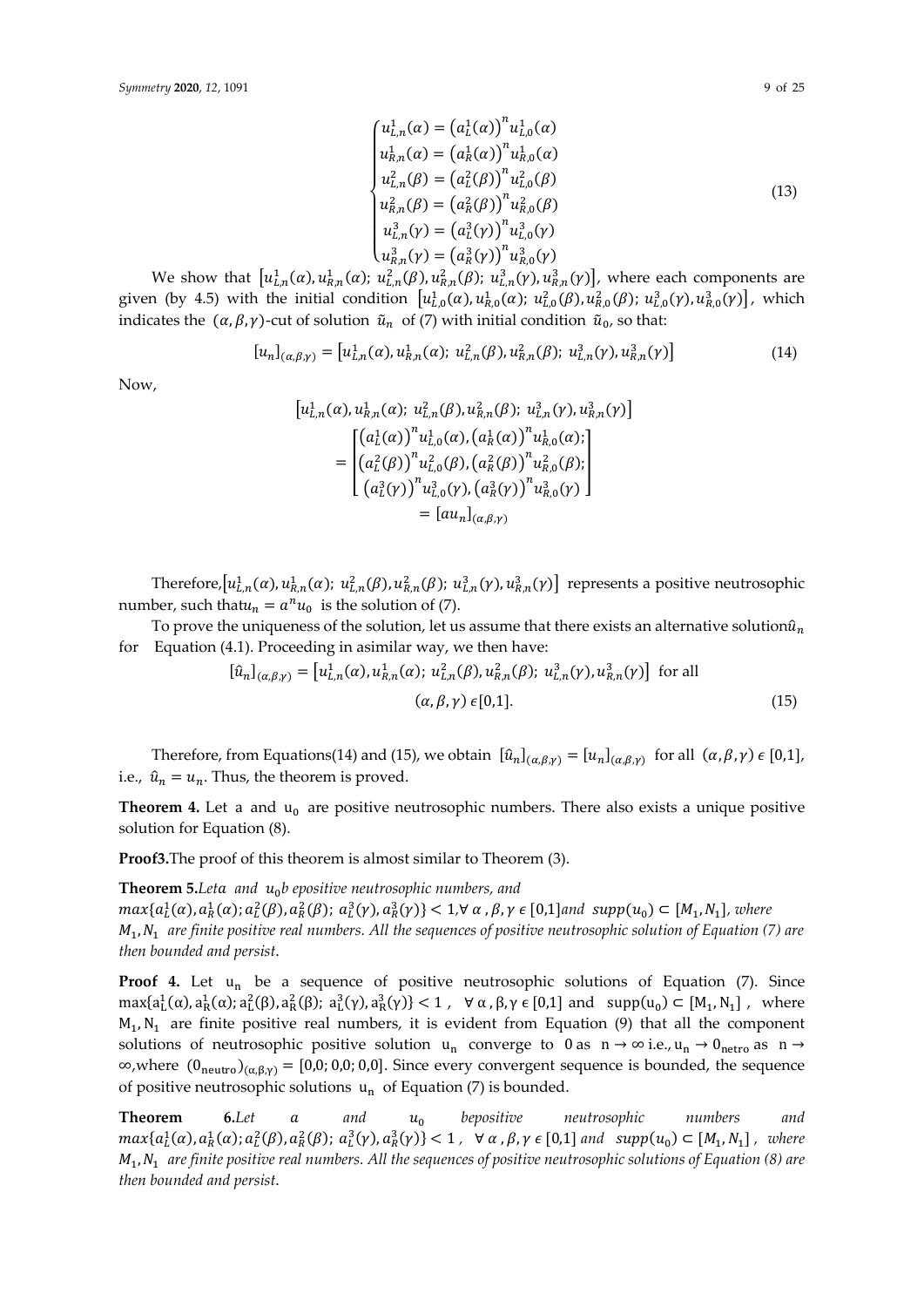## *4.1. Solution of Homogeneous Difference Equation of Type I*

Consider Equation (4.1) with the fuzzy initial condition  $\tilde{u}_{n=0} = \tilde{u}_0$  as a neutrosophic number. Let  $[\tilde{u}_0]_{(\alpha,\beta,\gamma)} = [u_{L,0}^1(\alpha), u_{R,0}^1(\alpha); u_{L,0}^2(\beta), u_{R,0}^2(\beta); u_{L,0}^3(\gamma), u_{R,0}^3(\gamma)]$ ,  $\forall \alpha, \beta, \gamma \in [0,1]$ , and  $0 < \alpha + \beta + \gamma$  $\gamma < 3$ , where,  $[\tilde{u}_0]_{(\alpha,\beta,\gamma)}$  is the  $(\alpha,\beta,\gamma)$ -cut of  $\tilde{u}_0$  and, if  $\tilde{u}_0 = [\xi_1, \xi_2, \xi_3; \eta_1, \eta_2, \eta_3; \zeta_1, \zeta_2, \zeta_3]$ , then

$$
\begin{cases}\nu_{L,0}^{1}(\alpha) = \xi_1 + \alpha(\xi_2 - \xi_1) \\
u_{R,0}^{1}(\alpha) = \xi_3 - \alpha(\xi_3 - \xi_2) \\
u_{L,0}^{2}(\beta) = \eta_2 - \beta(\eta_2 - \eta_1) \\
u_{L,0}^{2}(\beta) = \eta_2 + \beta(\eta_3 - \eta_2) \\
u_{L,0}^{3}(\gamma) = \zeta_2 - \gamma(\zeta_2 - \zeta_1) \\
u_{L,0}^{3}(\gamma) = \zeta_2 + \gamma(\zeta_3 - \zeta_2)\n\end{cases}
$$
\n(16)

## 4.1.1. The Solution when  $a > 0$  is a crisp number and  $u_0$  is a neutrosophic number

Taking the( $\alpha$ ,  $\beta$ ,  $\gamma$ )-cut of Equation (7), we have the following equations:

$$
\begin{cases}\nu_{L,n+1}^{1}(\alpha) = a\nu_{L,n}^{1}(\alpha) \\
u_{R,n+1}^{1}(\alpha) = a\nu_{R,n}^{1}(\alpha) \\
u_{L,n+1}^{2}(\beta) = a\nu_{L,n}^{2}(\beta) \\
u_{R,n+1}^{2}(\beta) = a\nu_{R,n}^{2}(\beta) \\
u_{L,n+1}^{3}(\gamma) = a\nu_{L,n}^{3}(\gamma)\n\end{cases} (17)
$$

Solutions of the above equations are:

$$
\begin{cases}\nu_{L,n}^1(\alpha) = a^n u_{L,0}^1(\alpha) \\
u_{R,n}^1(\alpha) = a^n u_{R,0}^1(\alpha) \\
u_{L,n}^2(\beta) = a^n u_{L,0}^2(\beta) \\
u_{R,n}^2(\beta) = a^n u_{R,0}^2(\beta) \\
u_{L,n}^3(\gamma) = a^n u_{L,0}^3(\gamma) \\
u_{R,n}^3(\gamma) = a^n u_{R,0}^3(\gamma)\n\end{cases}
$$
\n(18)

4.1.2. The Solution When  $a = 1$  and the Initial Value  $u_0$  is a Neutrosophic Number

In this case, a sequence of solutions is given by

$$
\begin{cases}\nu_{L,n}^{1}(\alpha) = u_{L,0}^{1}(\alpha) \\
u_{R,n}^{1}(\alpha) = u_{R,0}^{1}(\alpha) \\
u_{L,n}^{2}(\beta) = u_{L,0}^{2}(\beta) \\
u_{R,n}^{2}(\beta) = u_{R,0}^{2}(\beta) \\
u_{L,n}^{3}(\gamma) = u_{L,0}^{3}(\gamma)\n\end{cases}
$$
\n(19)

which lead to convergent solutions.

4.1.3. The Solution When  $a < 0$  and the Initial Value  $u_0$  is a neutrosophic number

Let  $a = -\mu$ ,  $\mu > 0$ , the real valued number. From Equation (7), we then have

$$
\left[\underline{u}_{n+1}(\alpha), \overline{u}_{n+1}(\alpha)\right] = -\mu[\underline{u}_n(\alpha), \overline{u}_n(\alpha)]\tag{20}
$$

Therefore, we obtain the following: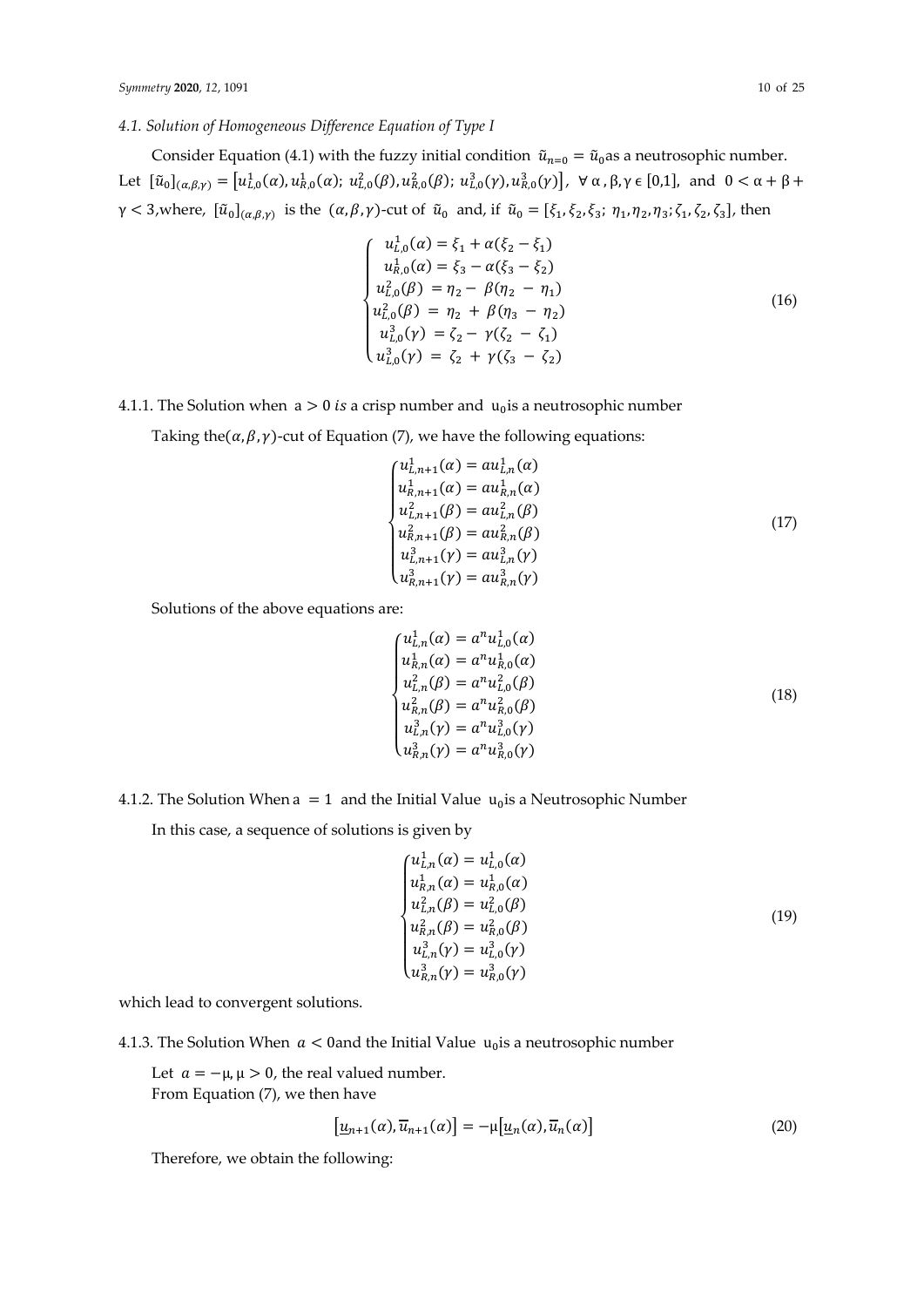$$
\begin{cases}\nu_{L,n+1}^{1}(\alpha) = -\mu u_{R,n}^{1}(\alpha) \\
u_{R,n+1}^{1}(\alpha) = -\mu u_{L,n}^{1}(\alpha) \\
u_{L,n+1}^{2}(\beta) = -\mu u_{R,n}^{2}(\beta) \\
u_{R,n+1}^{2}(\beta) = -\mu u_{L,n}^{2}(\beta) \\
u_{L,n+1}^{3}(\gamma) = -\mu u_{R,n}^{3}(\gamma)\n\end{cases}
$$
\n(21)

The first pairs of equations can be written in the matrix form as:

$$
\begin{pmatrix} u_{L,n+1}^1(\alpha) \\ u_{R,n+1}^1(\alpha) \end{pmatrix} = \begin{pmatrix} 0 & -\mu \\ -\mu & 0 \end{pmatrix} \begin{pmatrix} u_{L,n}^1(\alpha) \\ u_{R,n}^1(\alpha) \end{pmatrix}
$$
\n
$$
\text{co-efficient matrix } \text{beA}_n = \begin{pmatrix} 0 & -\mu \\ -\mu \end{pmatrix}
$$
\n(22)

From Equation (22), let the co-efficient matrix be $A_1 = \begin{pmatrix} 0 & -\mu \\ -\mu & 0 \end{pmatrix}$ Therefore,  $\ldots$ <sup>n</sup> 0

$$
A_1^{n} = \begin{cases} \begin{pmatrix} \mu^n & 0 \\ 0 & \mu^n \end{pmatrix} when \text{ n is an even natural number} \\ \begin{pmatrix} 0 & -\mu^n \\ -\mu^n & 0 \end{pmatrix} when \text{ n is an odd natural number} \end{cases}
$$

Therefore, the solution of (4.1.6), using Theorem (3.1), is given by:

$$
\begin{pmatrix} u_{L,n}^1(\alpha) \\ u_{R,n}^1(\alpha) \end{pmatrix} = A_1^n \begin{pmatrix} u_{L,0}^1(\alpha) \\ u_{R,0}^1(\alpha) \end{pmatrix}
$$
 (23)

When  $nis$  an even natural number, the general solutions are:

$$
\begin{cases}\nu_{L,n}^{1}(\alpha) = \mu^{n} u_{L,0}^{1}(\alpha) \\
u_{R,n}^{1}(\alpha) = \mu^{n} u_{R,0}^{1}(\alpha) \\
u_{L,n}^{2}(\beta) = \mu^{n} u_{L,0}^{2}(\beta) \\
u_{R,n}^{2}(\beta) = \mu^{n} u_{R,0}^{2}(\beta) \\
u_{L,n}^{3}(\gamma) = \mu^{n} u_{L,0}^{3}(\gamma) \\
u_{R,n}^{3}(\gamma) = \mu^{n} u_{R,0}^{3}(\gamma)\n\end{cases}
$$
\n(24)

When  $n$  is odd natural number, the general solutions are:

$$
\begin{cases}\nu_{L,n}^1(\alpha) = -\mu^n u_{R,0}^1(\alpha) \\
u_{R,n}^1(\alpha) = -\mu^n u_{L,0}^1(\alpha) \\
u_{L,n}^2(\beta) = -\mu^n u_{R,0}^2(\beta) \\
u_{R,n}^2(\beta) = -\mu^n u_{L,0}^2(\beta) \\
u_{L,n}^3(\gamma) = -\mu^n u_{R,0}^3(\gamma) \\
u_{R,n}^3(\gamma) = -\mu^n u_{L,0}^3(\gamma)\n\end{cases}
$$
\n(25)

4.1.4. The SolutionWhen  $a > 0$ is aneutrosophic Number and the Initial Value  $u_0$  is a Crisp Number

Let[
$$
\tilde{a}
$$
]<sub>( $\alpha,\beta,\gamma$ ) = [ $a_L^1(\alpha), a_R^1(\alpha)$ ;  $a_L^2(\beta), a_R^2(\beta)$ ;  $a_L^3(\gamma), a_R^3(\gamma)$ ],  $\forall \alpha, \beta, \gamma \in [0,1]$ , and  $0 \le \alpha + \beta + \gamma \le 3$ .  
Taking the( $\alpha, \beta, \gamma$ )-cut of Equation (7), we have the following equation:</sub>

$$
\begin{cases}\nu_{L,n+1}^{1}(\alpha) = a_{L}^{1}(\alpha)u_{L,n}^{1}(\alpha) \\
u_{R,n+1}^{1}(\alpha) = a_{R}^{1}(\alpha)u_{R,n}^{1}(\alpha) \\
u_{L,n+1}^{2}(\beta) = a_{L}^{2}(\beta)u_{L,n}^{2}(\beta) \\
u_{R,n+1}^{2}(\beta) = a_{R}^{2}(\beta)u_{R,n}^{2}(\beta) \\
u_{L,n+1}^{3}(\gamma) = a_{L}^{3}(\gamma)u_{L,n}^{3}(\gamma) \\
u_{R,n+1}^{3}(\gamma) = a_{R}^{3}(\gamma)u_{R,n}^{3}(\gamma)\n\end{cases}
$$
\n(26)

where $u_0$  is the initial value. The solutions are as follows: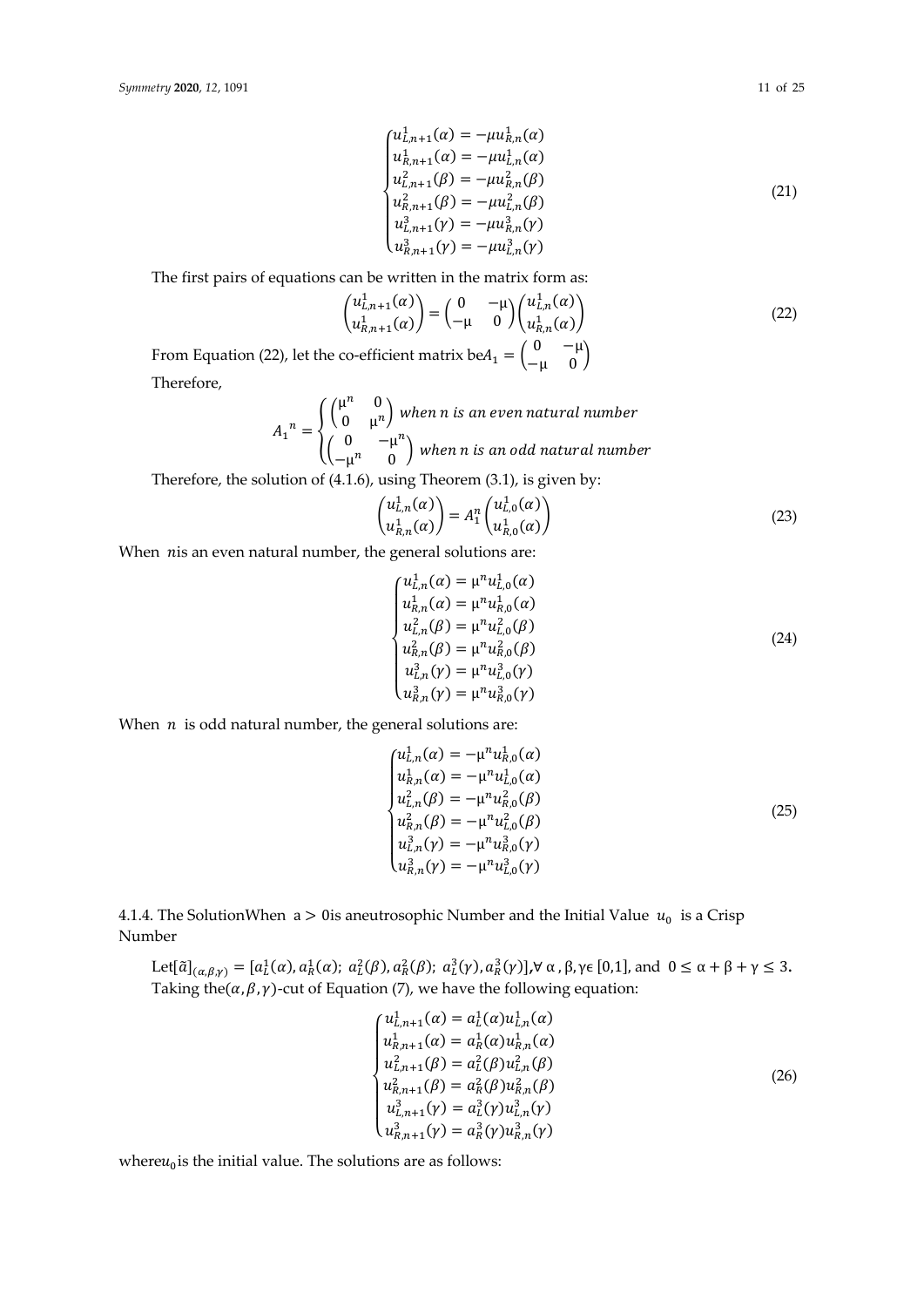$$
\begin{cases}\nu_{L,n}^{1}(\alpha) = (a_L^{1}(\alpha))^{n} u_0 \\
u_{R,n}^{1}(\alpha) = (a_R^{1}(\alpha))^{n} u_0 \\
u_{L,n}^{2}(\beta) = (a_L^{2}(\beta))^{n} u_0 \\
u_{R,n}^{2}(\beta) = (a_R^{2}(\beta))^{n} u_0 \\
u_{L,n}^{3}(\gamma) = (a_L^{3}(\gamma))^{n} u_0 \\
u_{R,n}^{3}(\gamma) = (a_R^{3}(\gamma))^{n} u_0\n\end{cases}
$$
\n(27)

4.1.5. The Solution When  $a < 0$  is a neutrosophic Number and the Initial Value  $u_0$  is a Crisp Number

Let  $a = -\mu$ , where  $\mu$  is a positive fuzzy number.  $[\tilde{\mu}]_{(\alpha,\beta,\gamma)} =$  $[\mu^1_L(\alpha), \mu^1_R(\alpha); \mu^2_L(\beta), \mu^2_R(\beta); \mu^3_L(\gamma), \mu^3_R(\gamma)]$ ,  $\forall \alpha, \beta, \gamma \in [0,1]$ , and  $0 \leq \alpha + \beta + \gamma \leq 3$ .

Equation (7) then splits into the following equations:

$$
\begin{cases}\nu_{L,n+1}^{1}(\alpha) = -\mu_{R}^{1}(\alpha)\nu_{R,n}^{1}(\alpha) \\
u_{R,n+1}^{1}(\alpha) = -\mu_{L}^{1}(\alpha)\nu_{L,n}^{1}(\alpha) \\
u_{L,n+1}^{2}(\beta) = -\mu_{R}^{2}(\beta)\nu_{R,n}^{2}(\beta) \\
u_{R,n+1}^{2}(\beta) = -\mu_{L}^{2}(\beta)\nu_{L,n}^{2}(\beta) \\
u_{L,n+1}^{3}(\gamma) = -\mu_{R}^{3}(\gamma)\nu_{R,n}^{3}(\gamma) \\
u_{R,n+1}^{3}(\gamma) = -\mu_{L}^{3}(\gamma)\nu_{L,n}^{3}(\gamma)\n\end{cases}
$$
\n(28)

In the matrix form, the first pairs of equations of Equation (28) can be written as:

$$
\begin{pmatrix} u_{L,n+1}^1(\alpha) \\ u_{R,n+1}^1(\alpha) \end{pmatrix} = \begin{pmatrix} 0 & -\mu_R^1(\alpha) \\ -\mu_L^1(\alpha) & 0 \end{pmatrix} \begin{pmatrix} u_{L,n}^1(\alpha) \\ u_{R,n}^1(\alpha) \end{pmatrix}
$$
(29)

The solution of (29) is given by:

$$
\begin{pmatrix} u_{L,n}^1(\alpha) \\ u_{R,n}^1(\alpha) \end{pmatrix} = A_2^n \begin{pmatrix} u_0 \\ u_0 \end{pmatrix}
$$
\n(30)

where,

$$
A_2 = \begin{pmatrix} 0 & -\mu_R^1(\alpha) \\ -\mu_L^1(\alpha) & 0 \end{pmatrix}
$$

and

$$
A_2^n = \begin{cases} \begin{pmatrix} \left(\mu_L^1(\alpha)\mu_R^1(\alpha)\right)^{\frac{n}{2}} & 0\\ 0 & \left(\mu_L^1(\alpha)\mu_R^1(\alpha)\right)^{\frac{n}{2}} \end{pmatrix} \text{ when } n \text{ is even} \\ \begin{pmatrix} 0 & -\left(\mu_L^1(\alpha)\right)^{\frac{n-1}{2}} \\ -\left(\mu_L^1(\alpha)\right)^{\frac{n+1}{2}} \left(\mu_R^1(\alpha)\right)^{\frac{n-1}{2}} & 0 \end{pmatrix} \text{ when } n \text{ is odd} \end{cases}
$$

The solution of Equation (30) when  $n$  is even is:

$$
\begin{cases}\nu_{L,n}^{1}(\alpha) = (\mu_{L}^{1}(\alpha) \mu_{R}^{1}(\alpha))_{z}^{\frac{n}{2}}u_{0} \\
u_{R,n}^{1}(\alpha) = (\mu_{L}^{1}(\alpha) (\mu_{R}^{1}\alpha))_{z}^{\frac{n}{2}}u_{0} \\
u_{L,n}^{2}(\beta) = (\mu_{L}^{2}(\beta) \mu_{R}^{2}(\beta))_{z}^{\frac{n}{2}}u_{0} \\
u_{R,n}^{2}(\beta) = (\mu_{L}^{2}(\beta) \mu_{R}^{2}(\beta))_{z}^{\frac{n}{2}}u_{0} \\
u_{L,n}^{3}(\gamma) = (\mu_{L}^{3}(\gamma) \mu_{R}^{3}(\gamma))_{z}^{\frac{n}{2}}u_{0} \\
u_{R,n}^{3}(\gamma) = (\mu_{L}^{3}(\gamma) \mu_{R}^{3}(\gamma))_{z}^{\frac{n}{2}}u_{0}\n\end{cases}
$$
\n(31)

In this case, solutions become crisp numbers, i.e.,  $u_n(\alpha) = (\mu(\alpha)\overline{\mu}(\alpha))$  $rac{n}{2}$ u<sub>0</sub>. The solution of Equation (30) when $n$  is odd: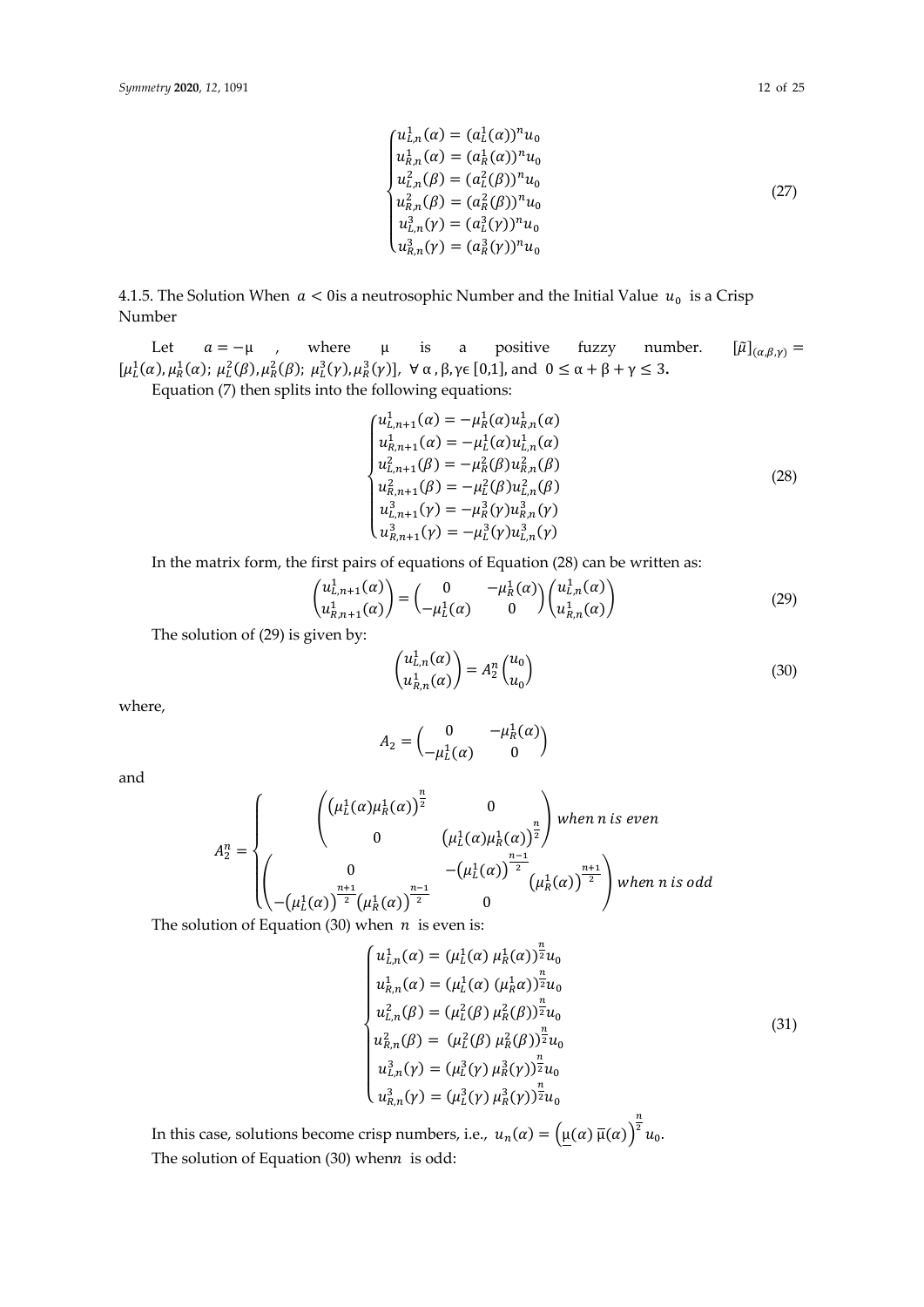$$
\begin{cases}\nu_{L,n}^{1}(\alpha) = -(\mu_{L}^{1}(\alpha))^{\frac{n-1}{2}}(\mu_{R}^{1}(\alpha))^{\frac{n+1}{2}}u_{0} \\
u_{R,n}^{1}(\alpha) = -(\mu_{L}^{1}(\alpha))^{\frac{n+1}{2}}(\mu_{R}^{1}(\alpha))^{\frac{n-1}{2}}u_{0} \\
u_{L,n}^{2}(\beta) = -(\mu_{L}^{2}(\beta))^{\frac{n-1}{2}}(\mu_{R}^{2}(\beta))^{\frac{n+1}{2}}u_{0} \\
u_{R,n}^{2}(\beta) = -(\mu_{L}^{2}(\beta))^{\frac{n+1}{2}}(\mu_{R}^{2}(\beta))^{\frac{n-1}{2}}u_{0} \\
u_{L,n}^{3}(\gamma) = -(\mu_{L}^{3}(\gamma))^{\frac{n-1}{2}}(\mu_{R}^{3}(\gamma))^{\frac{n+1}{2}}u_{0} \\
u_{R,n}^{3}(\gamma) = -(\mu_{L}^{3}(\gamma))^{\frac{n+1}{2}}(\mu_{R}^{3}(\gamma))^{\frac{n-1}{2}}u_{0}\n\end{cases}
$$
\n(32)

4.1.6. The SolutionWhen  $a > 0$  and  $u_0$  are Bothneutrosophic Numbers

Let

$$
[\tilde{a}]_{(\alpha,\beta,\gamma)} = [a_L^1(\alpha), a_R^1(\alpha); a_L^2(\beta), a_R^2(\beta); a_L^3(\gamma), a_R^3(\gamma)]
$$
  

$$
[\tilde{u}_0]_{(\alpha,\beta,\gamma)} = [u_{L,0}^1(\alpha), u_{R,0}^1(\alpha); u_{L,0}^2(\beta), u_{R,0}^2(\beta); u_{L,0}^3(\gamma), u_{R,0}^3(\gamma)]
$$

 $\forall \alpha$ ,  $\beta$ ,  $\gamma \in [0,1]$ and  $0 \leq \alpha + \beta + \gamma \leq 3$ .

The solution of Equation (16), which follows from Equation (26), is thengiven by:<br> $(16.8)^n (16.8)^n (16.8)^n$ 

$$
\begin{cases}\nu_{L,n}^{1}(\alpha) = (a_L^{1}(\alpha))^{n} u_{L,0}^{1}(\alpha) \\
u_{R,n}^{1}(\alpha) = (a_R^{1}(\alpha))^{n} u_{R,0}^{1}(\alpha) \\
u_{L,n}^{2}(\beta) = (a_L^{2}(\beta))^{n} u_{L,0}^{2}(\beta) \\
u_{R,n}^{2}(\beta) = (a_R^{2}(\beta))^{n} u_{R,0}^{2}(\beta) \\
u_{L,n}^{3}(\gamma) = (a_L^{3}(\gamma))^{n} u_{L,0}^{3}(\gamma) \\
u_{R,n}^{3}(\gamma) = (a_R^{3}(\gamma))^{n} u_{R,0}^{3}(\gamma)\n\end{cases}
$$
\n(33)

4.1.7. The Solution When  $a < 0$  and  $u_0$  are Both Neutrosophic numbers

Let  $\alpha = -\mu$ ,  $\mu > 0$ . Let  $[\tilde{\mu}]_{(\alpha,\beta,\gamma)} = [\mu_L^1(\alpha), \mu_R^1(\alpha); \mu_L^2(\beta), \mu_R^2(\beta); \mu_L^3(\gamma), \mu_R^3(\gamma)]$  and  $[\tilde{u}_0]_{(\alpha,\beta,\gamma)} =$  $\left[u_{L,0}^{1}(\alpha), u_{R,0}^{1}(\alpha);\ u_{L,0}^{2}(\beta), u_{R,0}^{2}(\beta);\ u_{L,0}^{3}(\gamma), u_{R,0}^{3}(\gamma)\right]$  $\forall \alpha, \beta, \gamma \in [0,1]$ and  $0 \leq \alpha + \beta + \gamma \leq 3$ .

The solution of Equation (16), which is follows from Equation (31), is then given by:

$$
\begin{cases}\nu_{L,n}^{1}(\alpha) = (\mu_{L}^{1}(\alpha) \mu_{R}^{1}(\alpha))\bar{z}u_{L,0}^{1}(\alpha) \\
u_{R,n}^{1}(\alpha) = (\mu_{L}^{1}(\alpha) \mu_{R}^{1}(\alpha))\bar{z}u_{R,0}^{1}(\alpha) \\
u_{L,n}^{2}(\beta) = (\mu_{L}^{2}(\beta) \mu_{R}^{2}(\beta))\bar{z}u_{L,0}^{2}(\beta) \\
u_{R,n}^{2}(\beta) = (\mu_{L}^{2}(\beta) \mu_{R}^{2}(\beta))\bar{z}u_{R,0}^{2}(\beta) \\
u_{L,n}^{3}(\gamma) = (\mu_{L}^{3}(\gamma) \mu_{R}^{3}(\gamma))\bar{z}u_{L,0}^{3}(\gamma) \\
u_{R,n}^{3}(\gamma) = (\mu_{L}^{3}(\gamma) \mu_{R}^{3}(\gamma))\bar{z}u_{R,0}^{3}(\gamma)\n\end{cases}
$$
\n(34)

The above equations show that the solution for  $n$  is even only. When  $n$  is odd, the solutions, which follow from Equation (32), are as follows:

$$
\begin{cases}\nu_{L,n}^{1}(\alpha) = -(\mu_{L}^{1}(\alpha))^{\frac{n-1}{2}}(\mu_{R}^{1}(\alpha))^{\frac{n+1}{2}}u_{L,0}^{1}(\alpha) \\
u_{R,n}^{1}(\alpha) = -(\mu_{L}^{1}(\alpha))^{\frac{n+1}{2}}(\mu_{R}^{1}(\alpha))^{\frac{n-1}{2}}u_{R,0}^{1}(\alpha) \\
u_{L,n}^{2}(\beta) = -(\mu_{L}^{2}(\beta))^{\frac{n-1}{2}}(\mu_{R}^{2}(\beta))^{\frac{n+1}{2}}u_{L,0}^{2}(\beta) \\
u_{R,n}^{2}(\beta) = -(\mu_{L}^{2}(\beta))^{\frac{n+1}{2}}(\mu_{R}^{2}(\beta))^{\frac{n-1}{2}}u_{R,0}^{2}(\beta) \\
u_{L,n}^{3}(\gamma) = -(\mu_{L}^{3}(\gamma))^{\frac{n-1}{2}}(\mu_{R}^{3}(\gamma))^{\frac{n+1}{2}}u_{L,0}^{3}(\gamma) \\
u_{R,n}^{3}(\gamma) = -(\mu_{L}^{3}(\gamma))^{\frac{n+1}{2}}(\mu_{R}^{3}(\gamma))^{\frac{n-1}{2}}u_{R,0}^{3}(\gamma)\n\end{cases} (35)
$$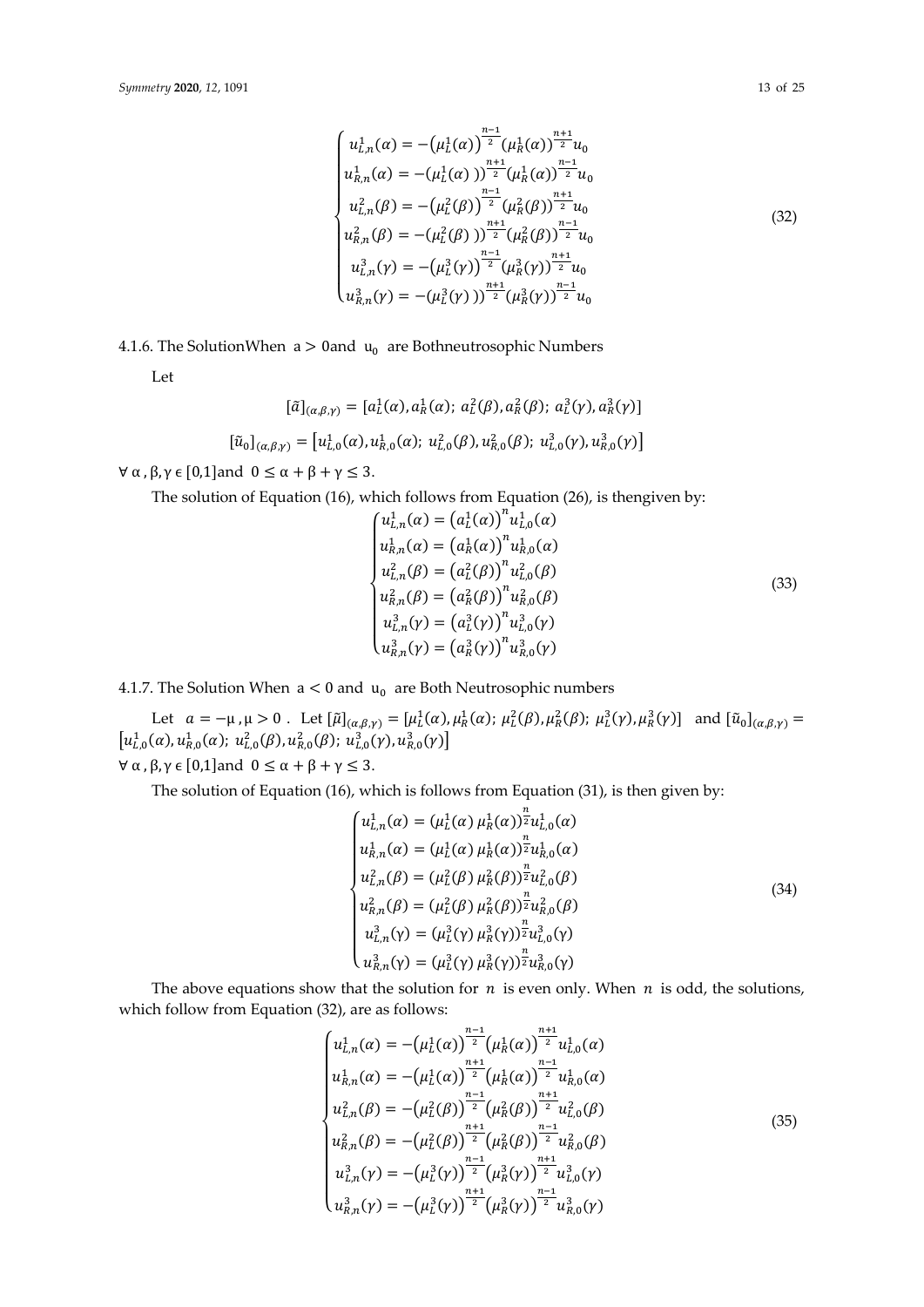## *4.2. Solution of Homogeneous Difference Equation of Type II*

## 4.2.1. The Solution When  $a = 1$  and the Initial Condition  $u_0$  is a Neutrosophic Number

Taking the( $\alpha$ ,  $\beta$ ,  $\gamma$ )-cut of Equation (8), we have the following:

$$
\begin{cases}\nu_{L,n+1}^{1}(\alpha) = u_{R,n}^{1}(\alpha) \\
u_{R,n+1}^{1}(\alpha) = u_{L,n}^{1}(\alpha) \\
u_{L,n+1}^{2}(\beta) = u_{R,n}^{2}(\beta) \\
u_{R,n+1}^{2}(\beta) = u_{L,n}^{2}(\beta) \\
u_{L,n+1}^{3}(\alpha) = u_{R,n}^{3}(\alpha) \\
u_{R,n+1}^{3}(\alpha) = u_{L,n}^{3}(\alpha)\n\end{cases}
$$
\n(36)

In the matrix form, the first pairs of Equation (36) can be written as:

$$
\begin{pmatrix} u_{L,n+1}^1(\alpha) \\ u_{R,n+1}^1(\alpha) \end{pmatrix} = \begin{pmatrix} 0 & 1 \\ 1 & 0 \end{pmatrix} \begin{pmatrix} u_{L,n}^1(\alpha) \\ u_{R,n}^1(\alpha) \end{pmatrix}
$$
 (37)

The solution of Equation (37) is, when  $n$  is even:

$$
\begin{cases} u_{L,n}^1(\alpha) = u_{L,0}^1(\alpha) \\ u_{R,n}^1(\alpha) = u_{R,0}^1(\alpha) \end{cases}
$$
 (38)

When $n$  is odd, the solutions are:

$$
\begin{cases} u_{L,n}^1(\alpha) = u_{R,0}^1(\alpha) \\ u_{R,n}^1(\alpha) = u_{L,0}^1(\alpha) \end{cases} \tag{39}
$$

For both cases, when eithern is even or odd,  $u_{L,n}^1(\alpha)$ and  $u_{R,n}^1(\alpha)$ leads to a convergent solution. In a similar way, solutions of remaining equations are as follows:

when  $n$  is even:

$$
\begin{cases}\n u_{L,n}^1(\beta) = u_{L,0}^1(\beta) \\
 u_{R,n}^1(\beta) = u_{R,0}^1(\beta) \\
 u_{L,n}^1(\gamma) = u_{L,0}^1(\gamma) \\
 u_{R,n}^1(\gamma) = u_{R,0}^1(\gamma)\n\end{cases}
$$
\n(40)

Whenn is odd:

$$
\begin{cases}\n u_{L,n}^1(\beta) = u_{R,0}^1(\beta) \\
 u_{R,n}^1(\beta) = u_{L,0}^1(\beta) \\
 u_{L,n}^1(\gamma) = u_{R,0}^1(\gamma) \\
 u_{R,n}^1(\gamma) = u_{L,0}^1(\gamma)\n\end{cases} (41)
$$

# 4.2.2. The Solution When  $a > 0$ , a Real Valued Number, and the Initial Condition  $u_0$  is a Neutrosophic number

Taking the( $\alpha$ ,  $\beta$ ,  $\gamma$ )-cut of (8), we get the following equations:

$$
\begin{cases}\nu_{L,n+1}^{1}(\alpha) - au_{R,n}^{1}(\alpha) = 0 \\
u_{R,n+1}^{1}(\alpha) - au_{L,n}^{1}(\alpha) = 0 \\
u_{L,n+1}^{1}(\beta) - au_{R,n}^{1}(\beta) = 0 \\
u_{R,n+1}^{1}(\beta) - au_{L,n}^{1}(\beta) = 0 \\
u_{L,n+1}^{1}(\gamma) - au_{R,n}^{1}(\gamma) = 0 \\
u_{R,n+1}^{1}(\gamma) - au_{L,n}^{1}(\gamma) = 0\n\end{cases}
$$
\n(42)

In the matrix form, the first pair of Equation (42) can be written as:

$$
\begin{pmatrix} u_{L,n+1}^1(\alpha) \\ u_{R,n+1}^1(\alpha) \end{pmatrix} = \begin{pmatrix} 0 & a \\ a & 0 \end{pmatrix} \begin{pmatrix} u_{L,n}^1(\alpha) \\ u_{R,n}^1(\alpha) \end{pmatrix}
$$
 (43)

The solutions of (43) are, when  $n$  is even: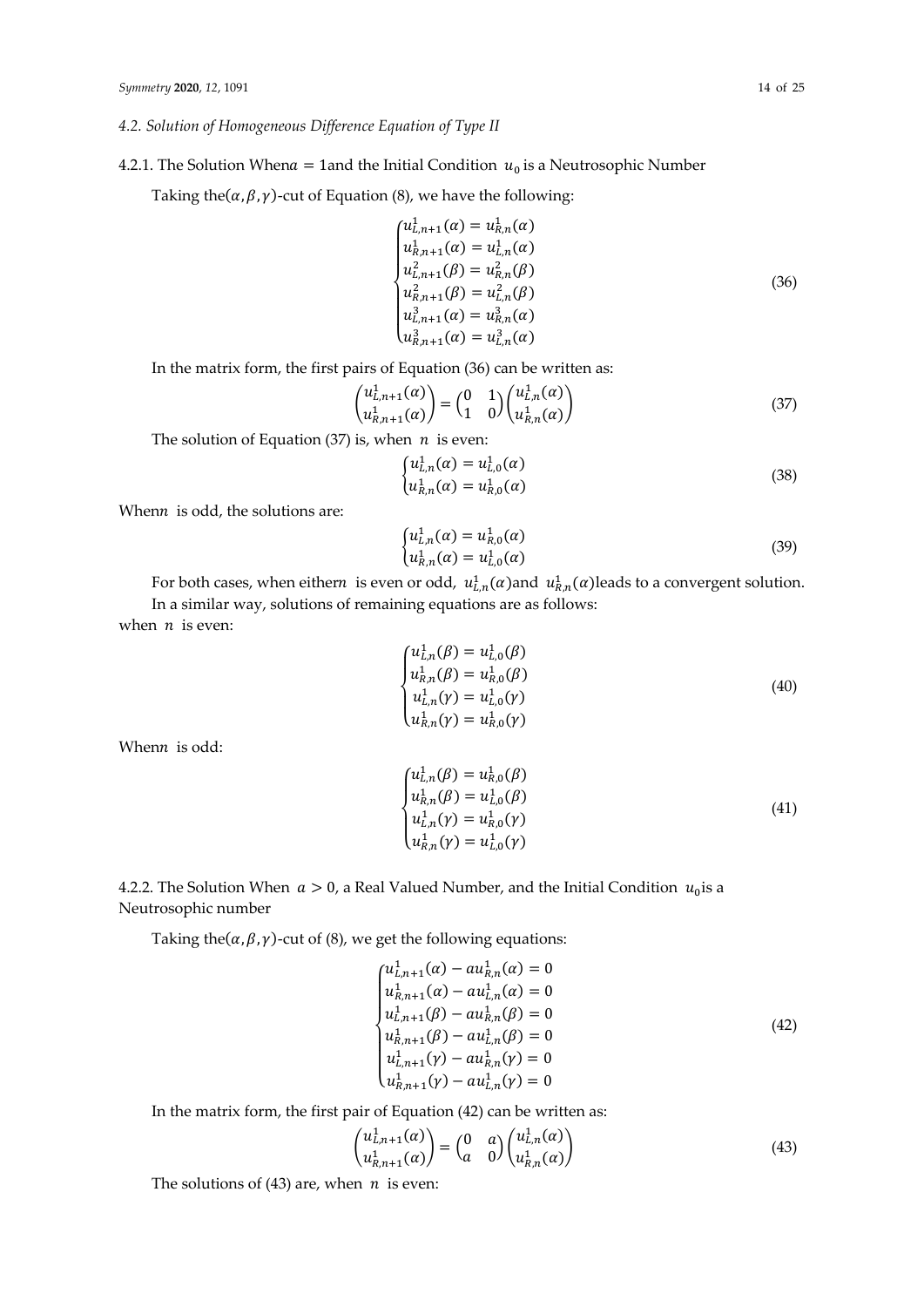$$
\begin{cases} u_{L,n}^1(\alpha) = a^n u_{L,0}^1(\alpha) \\ u_{R,n}^1(\alpha) = a^n u_{R,0}^1(\alpha) \end{cases} \tag{44}
$$

The solutions of (44) and (45) are, when  $n$  is odd:

$$
\begin{cases} u_{L,n}^1(\alpha) = a^n u_{R,0}^1(\alpha) \\ u_{R,n}^1(\alpha) = a^n u_{L,0}^1(\alpha) \end{cases} \tag{45}
$$

In a similar way, the solutions of the remaining Equation (42) are as follows: Whenn is even:

$$
\begin{cases}\nu_{L,n}^{1}(\beta) = a^{n}u_{L,0}^{1}(\beta) \\
u_{R,n}^{1}(\beta) = a^{n}u_{R,0}^{1}(\beta) \\
u_{L,n}^{1}(\gamma) = a^{n}u_{L,0}^{1}(\gamma) \\
u_{R,n}^{1}(\gamma) = a^{n}u_{R,0}^{1}(\gamma)\n\end{cases}
$$
\n(46)

Whenn is odd:

$$
\begin{cases}\nu_{L,n}^{1}(\beta) = a^{n}u_{R,0}^{1}(\beta) \\
u_{R,n}^{1}(\beta) = a^{n}u_{L,0}^{1}(\beta) \\
u_{L,n}^{1}(\gamma) = a^{n}u_{R,0}^{1}(\gamma) \\
u_{R,n}^{1}(\gamma) = a^{n}u_{L,0}^{1}(\gamma)\n\end{cases}
$$
\n(47)

4.2.3. The Solution When  $a < 0$  and when the Initial Condition  $u_0$  is a Neutrosophic Number

Let  $a = -m$ ,  $m > 0$ , a real valued number.

From Equation (8), after taking the  $(\alpha, \beta, \gamma)$ -cut, we have the following sets of equations:

$$
\begin{cases}\nu_{L,n+1}^{1}(\alpha) + mu_{L,n}^{1}(\alpha) = 0 \\
u_{R,n+1}^{1}(\alpha) + mu_{R,n}^{1}(\alpha) = 0 \\
u_{L,n+1}^{1}(\beta) + mu_{L,n}^{1}(\beta) = 0 \\
u_{R,n+1}^{1}(\beta) + mu_{R,n}^{1}(\beta) = 0 \\
u_{L,n+1}^{1}(\gamma) + mu_{L,n}^{1}(\gamma) = 0 \\
u_{R,n+1}^{1}(\gamma) + mu_{R,n}^{1}(\gamma) = 0\n\end{cases}
$$
\n(48)

Solving the above equations, we get:

$$
\begin{cases}\nu_{L,n}^1(\alpha) = (-m)^n u_{L,0}^1(\alpha) \\
u_{R,n}^1(\alpha) = (-m)^n u_{R,0}^2(\alpha) \\
u_{L,n}^2(\beta) = (-m)^n u_{L,0}^2(\beta) \\
u_{R,n}^2(\beta) = (-m)^n u_{R,0}^2(\beta) \\
u_{L,n}^3(\gamma) = (-m)^n u_{L,0}^3(\gamma) \\
u_{R,n}^3(\gamma) = (-m)^n u_{R,0}^3(\gamma)\n\end{cases} (49)
$$

4.2.4. The Solution When  $a > 0$ isa Positive Neutrosophic Number and the Initial Condition  $u_0$ is nota Neutrosophic Number

Let  $[\tilde{a}]_{(\alpha,\beta,\gamma)} = [a_L^1(\alpha), a_R^1(\alpha); a_L^2(\beta), a_R^2(\beta); a_L^3(\gamma), a_R^3(\gamma)]$ , $\forall \alpha, \beta, \gamma \in [0,1]$ , and  $0 \leq \alpha + \beta + \gamma \leq 3$ . Taking the( $\alpha$ ,  $\beta$ ,  $\gamma$ )-cut of Equation (8), we have the following equation:

$$
\begin{cases}\nu_{L,n+1}^{1}(\alpha) = a_{L}^{1}(\alpha)u_{R,n}^{1}(\alpha) \\
u_{R,n+1}^{1}(\alpha) = a_{R}^{1}(\alpha)u_{L,n}^{1}(\alpha) \\
u_{L,n+1}^{2}(\beta) = a_{L}^{2}(\beta)u_{R,n}^{2}(\beta) \\
u_{R,n+1}^{2}(\beta) = a_{R}^{2}(\beta)u_{L,n}^{2}(\beta) \\
u_{L,n+1}^{3}(\gamma) = a_{L}^{3}(\gamma)u_{R,n}^{3}(\gamma) \\
u_{R,n+1}^{3}(\gamma) = a_{R}^{3}(\gamma)u_{L,n}^{3}(\gamma)\n\end{cases}
$$
\n(50)

In the matrix form, among the above equations, the first pair of Equation (50) can be written as: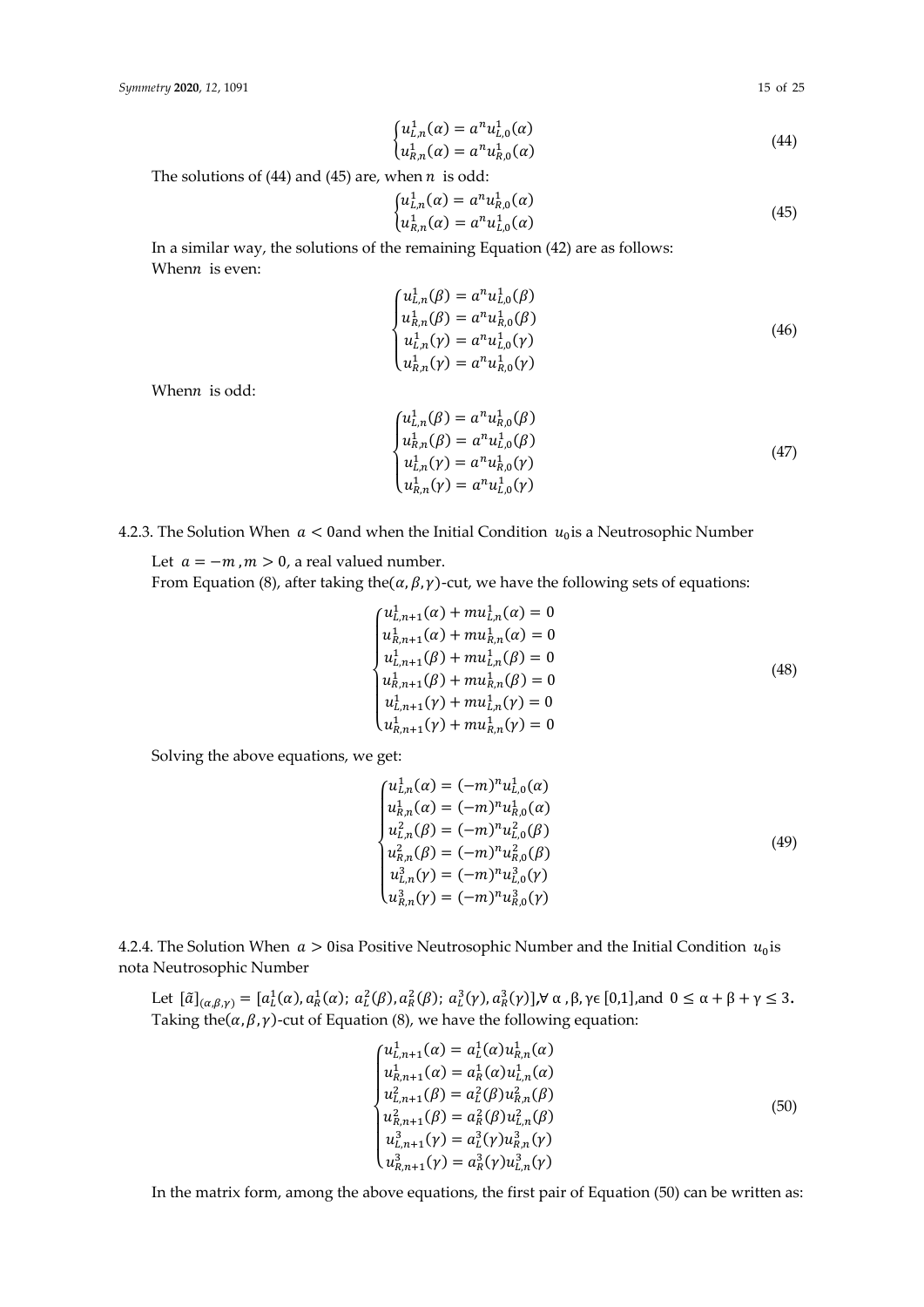$$
\begin{pmatrix} u_{L,n+1}^1(\alpha) \\ u_{R,n+1}^1(\alpha) \end{pmatrix} = \begin{pmatrix} 0 & a_R^1(\alpha) \\ a_L^1(\alpha) & 0 \end{pmatrix} \begin{pmatrix} u_{L,n}^1(\alpha) \\ u_{R,n}^1(\alpha) \end{pmatrix}
$$
(51)

The solution of Equation (51), when  $n$  is even:

$$
\begin{cases}\nu_{L,n}^{1}(\alpha) = (a_{L}^{1}(\alpha) a_{R}^{1}(\alpha))_{2}^{\frac{n}{2}}u_{0} \\
u_{R,n}^{1}(\alpha) = (a_{L}^{1}(\alpha) a_{R}^{1}(\alpha))_{2}^{\frac{n}{2}}u_{0} \\
u_{L,n}^{2}(\beta) = (a_{L}^{2}(\beta) a_{R}^{2}(\beta))_{2}^{\frac{n}{2}}u_{0} \\
u_{R,n}^{2}(\beta) = (a_{L}^{2}(\beta) a_{R}^{2}(\beta))_{2}^{\frac{n}{2}}u_{0} \\
u_{L,n}^{3}(\gamma) = (a_{L}^{3}(\gamma) a_{R}^{3}(\gamma))_{2}^{\frac{n}{2}}u_{0} \\
u_{R,n}^{3}(\gamma) = (a_{L}^{3}(\gamma) a_{R}^{3}(\gamma))_{2}^{\frac{n}{2}}u_{0}\n\end{cases}
$$
\n(52)

When $n$  is odd:

$$
\begin{cases}\nu_{L,n}^{1}(\alpha) = (a_L^{1}(\alpha))^{\frac{n-1}{2}} (a_R^{1}(\alpha))^{\frac{n+1}{2}} u_0 \\
u_{R,n}^{1}(\alpha) = (a_L^{1}(\alpha))^{\frac{n+1}{2}} (a_R^{1}(\alpha))^{\frac{n-1}{2}} u_0 \\
u_{L,n}^{2}(\beta) = (a_L^{2}(\beta))^{\frac{n-1}{2}} (a_R^{2}(\beta))^{\frac{n+1}{2}} u_0 \\
u_{R,n}^{2}(\beta) = (a_L^{2}(\beta))^{\frac{n+1}{2}} (a_R^{2}(\beta))^{\frac{n-1}{2}} u_0 \\
u_{L,n}^{3}(\gamma) = (a_L^{3}(\gamma))^{\frac{n-1}{2}} (a_R^{3}(\gamma))^{\frac{n+1}{2}} u_0 \\
u_{R,n}^{3}(\gamma) = (a_L^{3}(\gamma))^{\frac{n+1}{2}} (a_R^{3}(\gamma))^{\frac{n-1}{2}} u_0\n\end{cases}
$$
\n(53)

4.2.5. The Solution When  $a < 0$  is a Neutrosophic Number and when the Initial Condition  $u_0$  is a Crisp Number

Let  $a = -m$ ,  $m > 0$ . Let $[\tilde{m}]_{(\alpha,\beta,\gamma)} = [m_L^1(\alpha), m_R^1(\alpha); m_L^2(\beta), m_R^2(\beta); m_L^3(\gamma), m_R^3(\gamma)]$  and  $[\tilde{u}_0]_{(\alpha,\beta,\gamma)} = [u_{L,0}^1(\alpha), u_{R,0}^1(\alpha); u_{L,0}^2(\beta), u_{R,0}^2(\beta); u_{L,0}^3(\gamma), u_{R,0}^3(\gamma)]$  $∀ α, β, γ ∈ [0,1] and 0 ≤ α + β + γ ≤ 3.$ 

Taking the( $\alpha$ ,  $\beta$ ,  $\gamma$ )-cut of Equation (8), we have the following equations:

$$
\begin{cases}\nu_{L,n+1}^{1}(\alpha) = -m_{L}^{1}(\alpha)u_{L,n}^{1}(\alpha) \\
u_{R,n+1}^{1}(\alpha) = -m_{R,n}^{1}(\alpha)u_{R,n}^{1}(\alpha) \\
u_{L,n+1}^{2}(\beta) = -m_{L}^{2}(\beta)u_{L,n}^{2}(\beta) \\
u_{R,n+1}^{2}(\beta) = -m_{R,n}^{2}(\beta)u_{R,n}^{2}(\beta) \\
u_{L,n+1}^{3}(\gamma) = -m_{L}^{3}(\gamma)u_{L,n}^{3}(\gamma)\n\end{cases}
$$
\n(54)

The general solutions of the above equations are as follows:

$$
\begin{cases}\nu_{L,n}(\alpha) = (-m_L(\alpha))^n u_0 \\
u_{R,n}(\alpha) = (-m_R(\alpha))^n u_0 \\
u_{L,n}(\beta) = (-m_L(\beta))^n u_0 \\
u_{R,n}(\beta) = (-m_R(\beta))^n u_0 \\
u_{L,n}(\gamma) = (-m_L(\gamma))^n u_0 \\
u_{R,n}(\gamma) = (-m_R(\gamma))^n u_0\n\end{cases} (55)
$$

4.2.6. The Solution When the Initial Conditionu<sub>0</sub> and  $a > 0$ are Both Neutrosophic Numbers

Let 
$$
[\tilde{a}]_{(\alpha,\beta,\gamma)} = [a_L^1(\alpha), a_R^1(\alpha); a_L^2(\beta), a_R^2(\beta); a_L^3(\gamma), a_R^3(\gamma)] \quad \text{and} \quad [\tilde{u}_0]_{(\alpha,\beta,\gamma)} = [u_{L,0}^1(\alpha), u_{R,0}^1(\beta), u_{L,0}^2(\beta); u_{L,0}^3(\gamma), u_{R,0}^3(\gamma)]
$$

 $\forall \alpha$ ,  $\beta$ ,  $\gamma \in [0,1]$ and  $0 \leq \alpha + \beta + \gamma \leq 3$ .

In this case, the solutions are given, following from Equation (50): when  $n$  is even: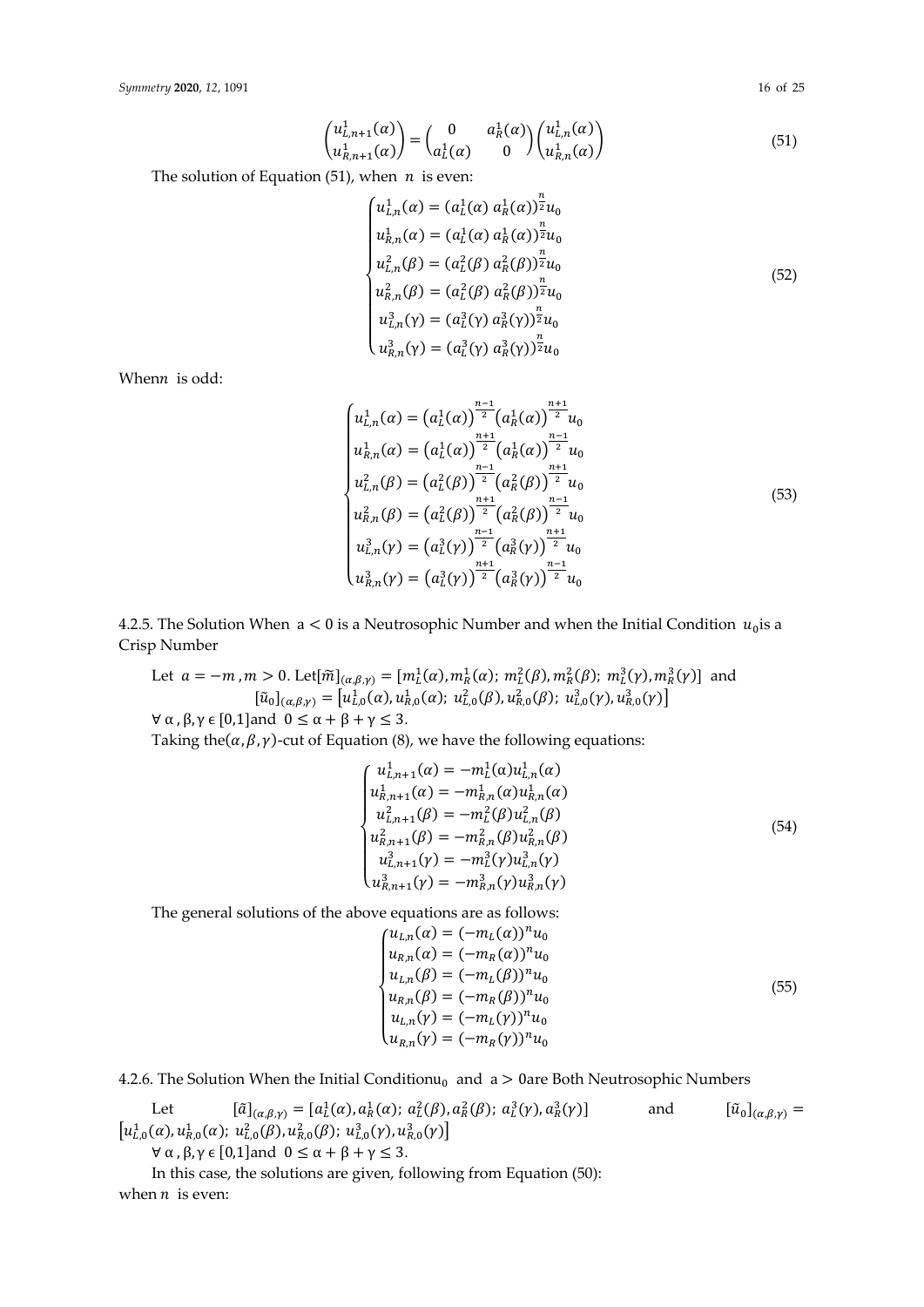$$
\begin{cases}\nu_{L,n}^{1}(\alpha) = (a_{L}^{1}(\alpha) a_{R}^{1}(\alpha))\overline{z}u_{L,0}^{1}(\alpha) \\
u_{R,n}^{1}(\alpha) = (a_{L}^{1}(\alpha) a_{R}^{1}(\alpha))\overline{z}u_{R,0}^{1}(\alpha) \\
u_{L,n}^{2}(\beta) = (a_{L}^{2}(\beta) a_{R}^{2}(\beta))\overline{z}u_{L,0}^{2}(\beta) \\
u_{R,n}^{2}(\beta) = (a_{L}^{2}(\beta) a_{R}^{2}(\beta))\overline{z}u_{R,0}^{2}(\beta) \\
u_{L,n}^{3}(\gamma) = (a_{L}^{3}(\gamma) a_{R}^{3}(\gamma))\overline{z}u_{L,0}^{3}(\gamma) \\
u_{R,n}^{3}(\gamma) = (a_{L}^{3}(\gamma) a_{R}^{3}(\gamma))\overline{z}u_{R,0}^{3}(\gamma)\n\end{cases}
$$
\n(56)

when $n$  is odd:

$$
\begin{cases}\nu_{L,n}^{1}(\alpha) = (a_{L}^{1}(\alpha))^{\frac{n-1}{2}} (a_{R}^{1}(\alpha))^{\frac{n+1}{2}} u_{R,0}^{1}(\alpha) \\
u_{R,n}^{1}(\alpha) = (a_{L}^{1}(\alpha))^{\frac{n+1}{2}} (a_{R}^{1}(\alpha))^{\frac{n-1}{2}} u_{L,0}^{1}(\alpha) \\
u_{L,n}^{2}(\beta) = (a_{L}^{2}(\beta))^{\frac{n-1}{2}} (a_{R}^{2}(\beta))^{\frac{n+1}{2}} u_{R,0}^{2}(\beta) \\
u_{R,n}^{2}(\beta) = (a_{L}^{2}(\beta))^{\frac{n+1}{2}} (a_{R}^{2}(\beta))^{\frac{n-1}{2}} u_{L,0}^{2}(\beta) \\
u_{L,n}^{3}(\gamma) = (a_{L}^{3}(\gamma))^{\frac{n-1}{2}} (a_{R}^{3}(\gamma))^{\frac{n+1}{2}} u_{R,0}^{3}(\gamma) \\
u_{R,n}^{3}(\gamma) = (a_{L}^{3}(\gamma))^{\frac{n+1}{2}} (a_{R}^{3}(\gamma))^{\frac{n-1}{2}} u_{L,0}^{3}(\gamma)\n\end{cases}
$$
\n(57)

శభ

4.2.7. The Solution When the Initial Condition  $u_0$  and  $a < 0$ are Both Neutrosophic Numbers

Let  $a = -m$ ,  $m > 0$  . Let  $[\tilde{m}]_{(\alpha,\beta,\gamma)} = [m_L^1(\alpha), m_R^1(\alpha); m_L^2(\beta), m_R^2(\beta); m_L^3(\gamma), m_R^3(\gamma)]$ and $[\tilde{u}_0]_{(\alpha,\beta,\gamma)} = [u_{L,0}^1(\alpha), u_{R,0}^1(\alpha); u_{L,0}^2(\beta), u_{R,0}^2(\beta); u_{L,0}^3(\gamma), u_{R,0}^3(\gamma)]$  $\forall \alpha, \beta, \gamma \in [0,1]$ and  $0 \leq \alpha + \beta + \gamma \leq 3$ .

In a similar way, as seen in Equation (54), we have the following solutions.

The general solutions of the above equations are as follows:

$$
\begin{cases}\nu_{L,n}^{1}(\alpha) = (-m_L(\alpha))^{n} u_{L,0}^{1}(\alpha) \\
u_{R,n}^{1}(\alpha) = (-m_R(\alpha))^{n} u_{R,0}^{1}(\alpha) \\
u_{L,n}^{2}(\beta) = (-m_L(\beta))^{n} u_{L,0}^{2}(\beta) \\
u_{R,n}^{2}(\beta) = (-m_R(\beta))^{n} u_{R,0}^{2}(\beta) \\
u_{L,n}^{3}(\gamma) = (-m_L(\gamma))^{n} u_{L,0}^{3}(\gamma) \\
u_{R,n}^{3}(\gamma) = (-m_R(\gamma))^{n} u_{R,0}^{3}(\gamma)\n\end{cases}
$$
\n(58)

## **5. Numerical Example**

**Example 1.** Solve the difference equation:

$$
u_{n+1} = (2, 4, 6; 1, 4, 5; 2, 4, 5)u_n \tag{59}
$$

with the initial condition $\tilde{u}_{n=0} = (50,60,70; 55,60,75; 50,60,80)$ 

**Solution 1.** *If the*  $[\tilde{u}_n]_{(\alpha,\beta,\gamma)}$ *is the*  $(\alpha,\beta,\gamma)$ -cut of a sequence of neutrosophic numbers, then its components *are as follows*:

$$
\begin{cases}\nu_{L,n}^1(\alpha) = (2 + 2\alpha)^n (50 + 10\alpha) \\
u_{R,n}^2(\alpha) = (6 - 2\alpha)^n (70 - 10\alpha) \\
u_{L,n}^2(\beta) = (4 - 3\beta)^n (60 - 5\beta) \\
u_{R,n}^2(\beta) = (4 + \beta)^n (60 + 15\beta) \\
u_{L,n}^3(\gamma) = (4 - 2\gamma)^n (60 - 10\gamma) \\
u_{R,n}^3(\gamma) = (4 + \gamma)^n (60 + 20\gamma)\n\end{cases}
$$
\n(60)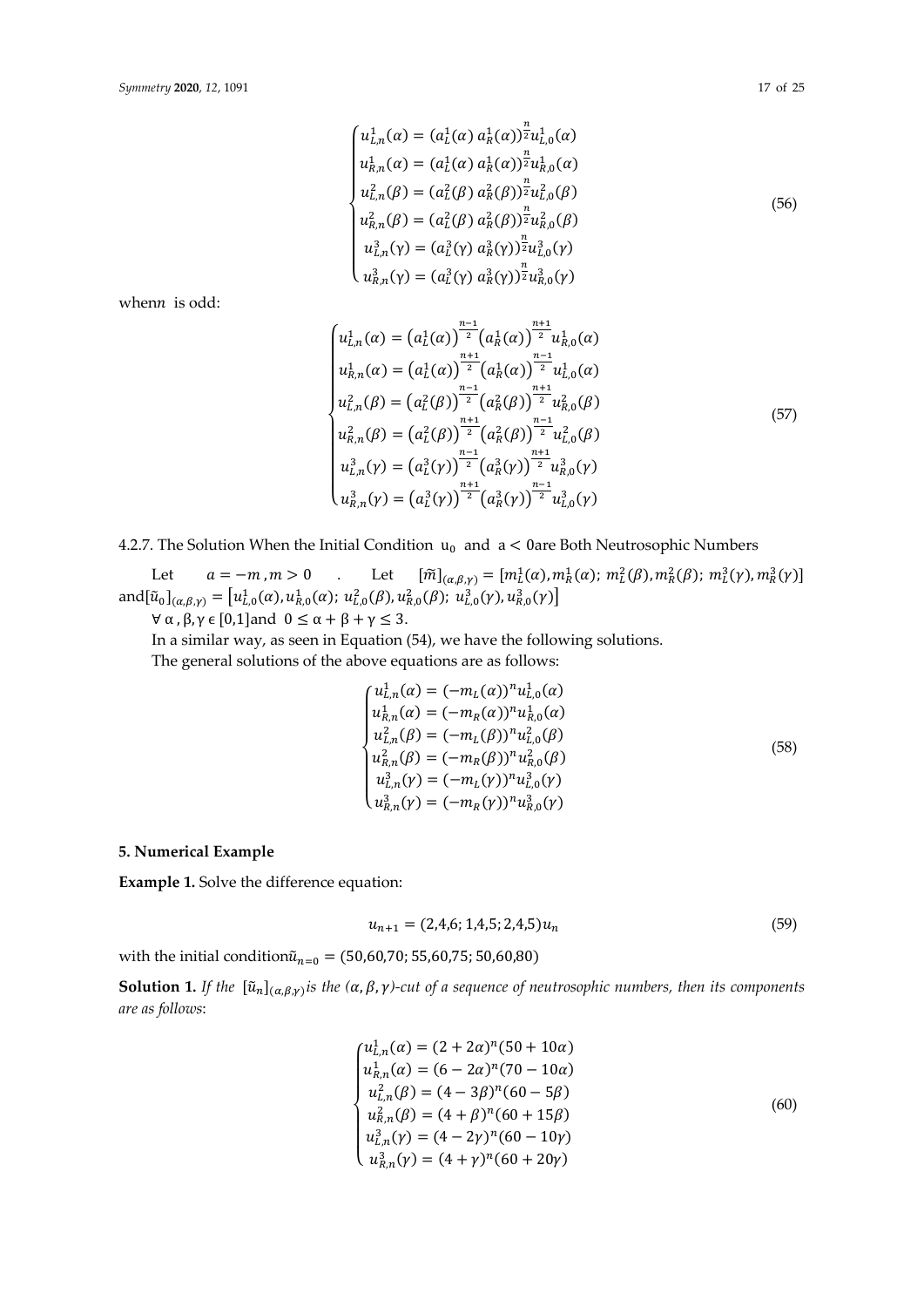**Remarks 2.**We plot the solution for  $n = 2$ . From the above Table 2 and Figure 1, we see that  $u_{L,n}^1(\alpha)$ is an increasing function and  $u_{R,n}^1(\alpha)$  is a decreasing function, with respect to  $\alpha$ . On the other hand,  $u_{L,n}^2(\beta)$  is a decreasing function and  $u_{R,n}^2(\beta)$  is an increasing function, with respect to β. Additionally,  $u_{L,n}^3(\gamma)$  is a decreasing function and  $u_{R,n}^3(\gamma)$  is an increasing function, with respect to γ. Therefore, using the concept of Definition 3.2, we call the solution a strong solution.

| $\alpha, \beta, \gamma$ | $u^1_{L,n}(\alpha)$ | $u_{R,n}^1(\alpha)$ | $u_{L,n}^2(\beta)$ | $u_{R,n}^2(\beta)$ | $u_{L,n}^3(\gamma)$ | $u_{R,n}^3(\gamma)$ |
|-------------------------|---------------------|---------------------|--------------------|--------------------|---------------------|---------------------|
| $\bf{0}$                | 200.00              | 2520.00             | 960.00             | 960.00             | 960.00              | 960.00              |
| 0.1                     | 246.84              | 2321.16             | 814.55             | 1033.81            | 851.96              | 1042.22             |
| 0.2                     | 299.52              | 2132.48             | 682.04             | 1111.32            | 751.68              | 1128.96             |
| 0.3                     | 358.28              | 1953.72             | 562.18             | 1192.60            | 658.92              | 1220.34             |
| 0.4                     | 423.36              | 1784.64             | 454.72             | 1277.76            | 573.44              | 1316.48             |
| 0.5                     | 495.00              | 1625.00             | 359.37             | 1366.87            | 495.00              | 1417.50             |
| 0.6                     | 573.44              | 1474.56             | 275.88             | 1460.04            | 423.36              | 1523.52             |
| 0.7                     | 658.92              | 1333.08             | 203.96             | 1557.34            | 358.28              | 1634.66             |
| 0.8                     | 751.68              | 1200.32             | 143.36             | 1658.88            | 299.52              | 1751.04             |
| 0.9                     | 851.96              | 1076.04             | 93.79              | 1764.73            | 246.84              | 1872.78             |
| $\mathbf{1}$            | 960.00              | 960.00              | 55.00              | 1875.00            | 200.00              | 2000.00             |

**Table 2.** Solution for  $n = 2$ 



**Figure 1.** Graph for  $n = 2$ .

**Remarks 3.** We plotted the solution for  $n = 5$ . From the above Table 3 and Figure 2, we see that  $u_{L,n}^1(\alpha)$  is an increasing function and  $u_{R,n}^1(\alpha)$  is a decreasing function, with respect to  $\alpha$ . On the other hand,  $u_{L,n}^2(\beta)$  is a decreasing function and  $u_{R,n}^2(\beta)$  is an increasing function, with respect to β. Additionally,  $u_{L,n}^3(\gamma)$  is a decreasing function and  $u_{R,n}^3(\gamma)$  is an increasing function, with respect to γ. Therefore, using the concept of Definition 6, we call the solution a strong solution.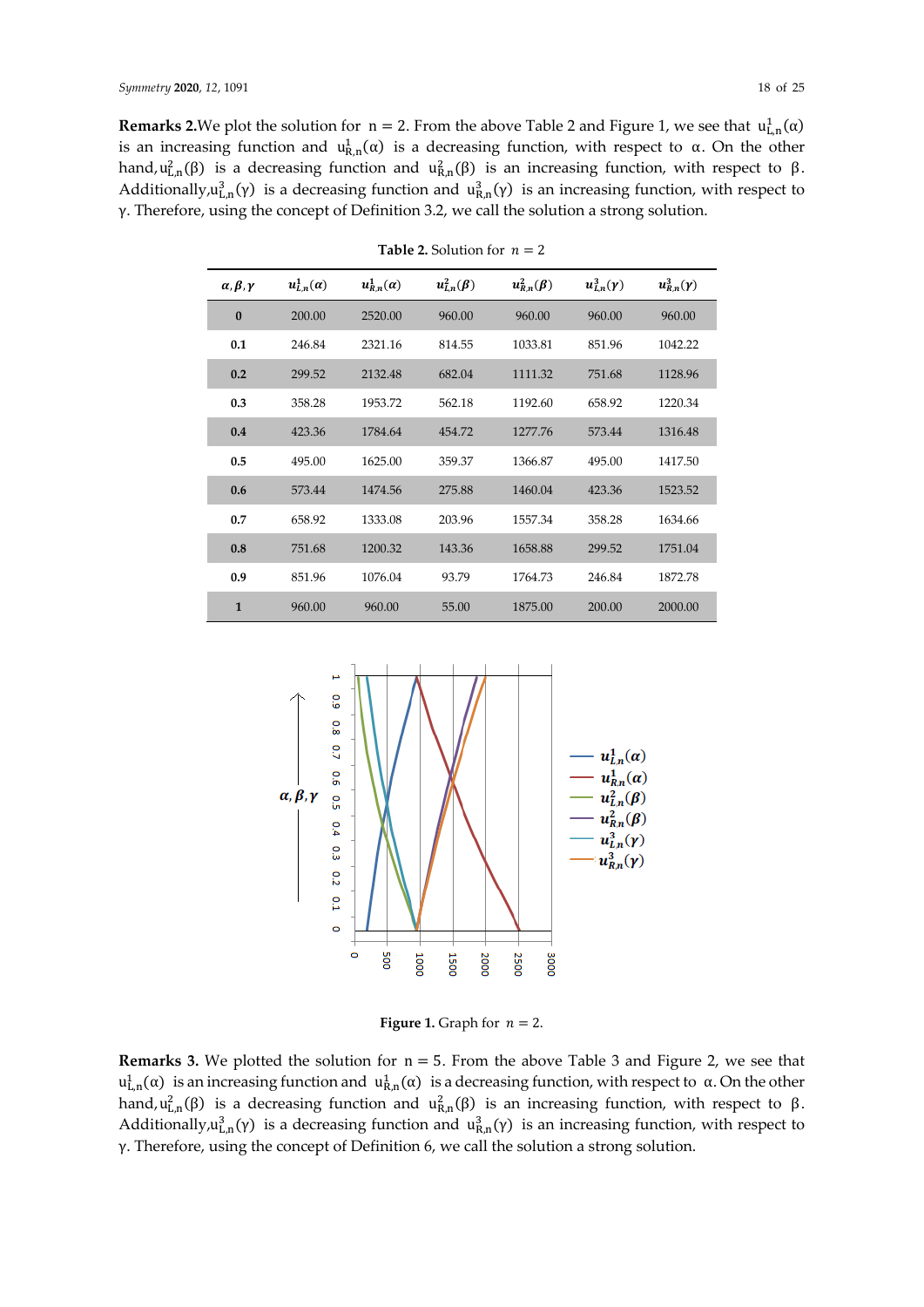| $\alpha, \beta, \gamma$ | $u^1_{L,n}(\alpha)$ | $u_{R,n}^1(\alpha)$ | $u_{L,n}^2(\beta)$ | $u_{R,n}^2(\beta)$ | $u^3_{L,n}(\gamma)$ | $u_{R,n}^3(\gamma)$ |
|-------------------------|---------------------|---------------------|--------------------|--------------------|---------------------|---------------------|
| $\theta$                | 1600.00             | 544,320.00          | 61,440.00          | 61,440.00          | 61,440.00           | 61,440.00           |
| 0.1                     | 2628.35             | 452,886.16          | 41,259.65          | 71,251.56          | 46,748.74           | 71,830.84           |
| 0.2                     | 4140.56             | 374,497.60          | 26,806.90          | 82,335.47          | 35,070.38           | 83,642.38           |
| 0.3                     | 6297.12             | 307,640.56          | 16,748.05          | 94,820.44          | 25,898.19           | 97,025.57           |
| 0.4                     | 9293.59             | 250,934.66          | 9982.01            | 108,844.70         | 18,790.48           | 112,143.03          |
| 0.5                     | 13,365.00           | 203,125.00          | 5615.23            | 124,556.48         | 13,365.00           | 129,169.68          |
| 0.6                     | 18,790.48           | 163,074.53          | 2937.57            | 142,114.45         | 9293.59             | 148,293.34          |
| 0.7                     | 25,898.19           | 129,756.67          | 1398.99            | 161,688.22         | 6297.12             | 169,715.30          |
| 0.8                     | 35,070.38           | 102,248.05          | 587.20             | 183,458.85         | 4140.56             | 193,651.01          |
| 0.9                     | 46,748.74           | 79,721.65           | 206.06             | 207,619.30         | 2628.35             | 220,330.69          |
| $\mathbf{1}$            | 61,440.00           | 61,440.00           | 55.00              | 234,375.00         | 1600.00             | 250,000.00          |

**Table 3.** Solution for  $n = 5$ .



**Figure 2.** Graph for  $n = 5$ .

We interpret the solution for fixed  $\alpha$ ,  $\beta$ ,  $\gamma$  = 0.4 and different *n* in Table 4 and Figure 3.

| n              | $u^1_{L,n}(\alpha)$ | $u_{R,n}^1(\alpha)$ | $u_{L,n}^2(\beta)$ | $u_{R,n}^2(\beta)$ | $u_{L,n}^3(\gamma)$ | $u_{R,n}^3(\gamma)$ |
|----------------|---------------------|---------------------|--------------------|--------------------|---------------------|---------------------|
| $\mathbf{1}$   | 151.20              | 343.20              | 162.40             | 290.40             | 179.20              | 299.20              |
| $\overline{2}$ | 381.93              | 1513.38             | 410.23             | 1101.80            | 510.47              | 1135.19             |
| 3              | 964.79              | 6673.49             | 1036.26            | 4180.33            | 1454.14             | 4307.01             |
| $\overline{4}$ | 2437.12             | 29,427.69           | 2617.65            | 15,860.57          | 4142.31             | 16,341.19           |
| 5              | 6156.31             | 129,765.52          | 6612.33            | 60,176.40          | 11,799.88           | 61,999.93           |
| 6              | 15,551.16           | 572,219.06          | 16,703.10          | 228,314.58         | 33,613.43           | 235,233.20          |
| $\overline{7}$ | 39,283.04           | 2,523,279.35        | 42,192.90          | 866,245.64         | 95,752.00           | 892,495.51          |
| 8              | 99,231.00           | 11,126,750.35       | 106,581.44         | 3,286,612.28       | 272,761.37          | 3,386,206.59        |
| 9              | 250,662.64          | 49,064,949.17       | 269,230.24         | 12,469,696.48      | 776,994.32          | 12,847,566.07       |
| 10             | 633,186.78          | 216,358,699.65      | 680,089.51         | 47,311,126.78      | 2,213,363.93        | 48,744,797.29       |

**Table 4.** Solution for  $\alpha$ ,  $\beta$ ,  $\gamma$  = 0.4 and different *n*.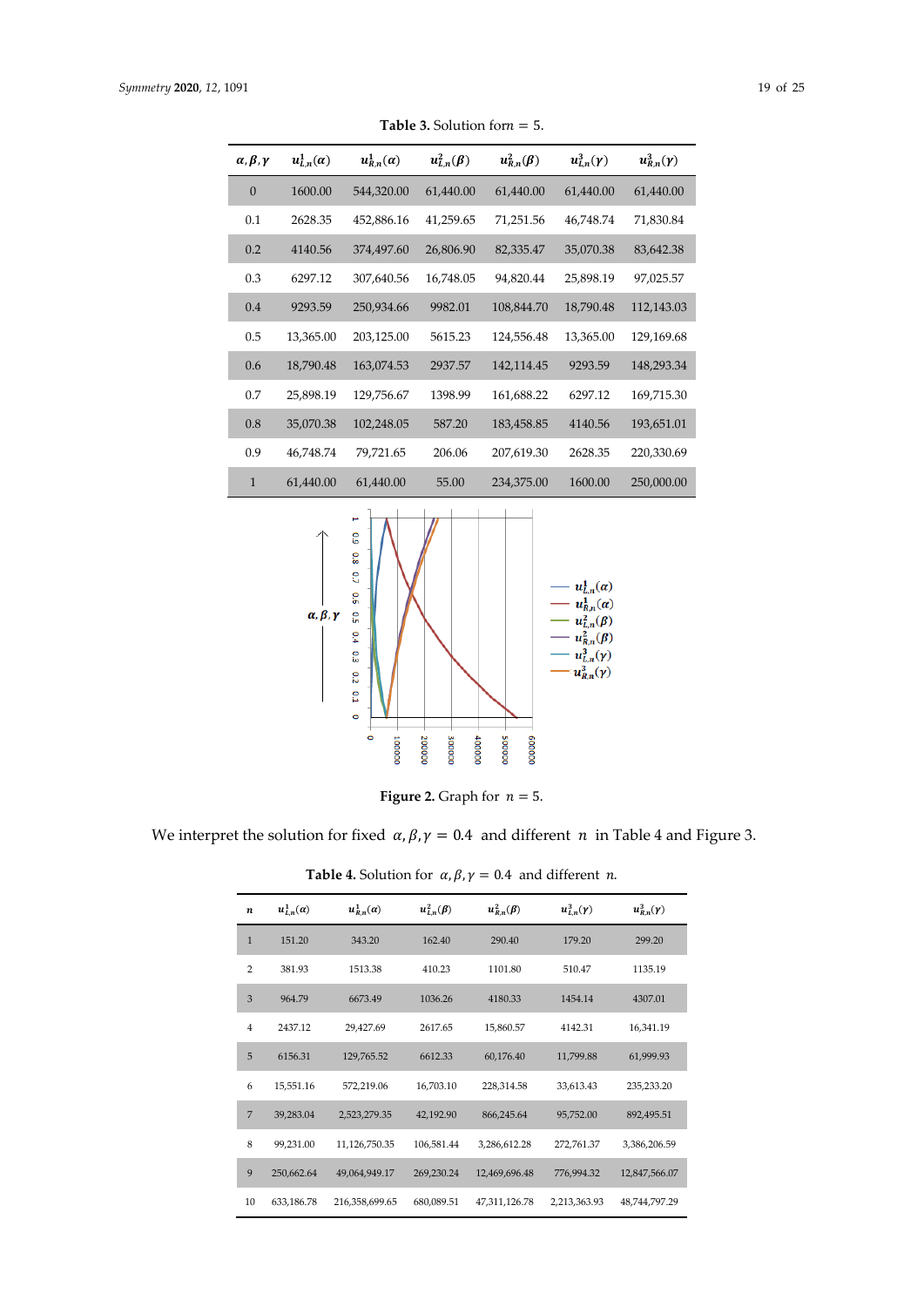

**Figure 3.** Graph for  $\alpha$ ,  $\beta$ ,  $\gamma$  = 0.4 and different *n*.

**Example 2.**Solve the difference equation:

$$
u_{n+1} - 4u_n = 0 \tag{61}
$$

with initial condition $\tilde{u}_{n=0} = (50,60,70; 55,60,75; 50,60,80)$ 

**Solution 2.***If*  $[\tilde{u}_n]_{(\alpha,\beta,\gamma)}$  *is the*  $(\alpha,\beta,\gamma)$ -cut of a sequence of neutrosophic numbers, then it's components are as *follows*:

*when is even*:

$$
\begin{cases}\nu_{L,n}^1(\alpha) = 4^n (50 + 10\alpha) \\
u_{R,n}^1(\alpha) = 4^n (70 - 10\alpha) \\
u_{L,n}^1(\beta) = 4^n (60 - 5\beta) \\
u_{R,n}^1(\beta) = 4^n (60 + 15\beta) \\
u_{L,n}^1(\gamma) = 4^n (60 - 10\gamma) \\
u_{R,n}^1(\gamma) = 4^n (60 + 20\gamma)\n\end{cases}
$$
\n(62)

*when is odd:* 

$$
\begin{cases}\nu_{L,n}^1(\alpha) = 4^n(70 - 10\alpha) \\
u_{R,n}^1(\alpha) = 4^n(50 + 10\alpha) \\
u_{L,n}^1(\beta) = 4^n(60 + 15\beta) \\
u_{R,n}^1(\beta) = 4^n(60 - 5\beta) \\
u_{L,n}^1(\gamma) = 4^n(60 + 20\gamma) \\
u_{R,n}^1(\gamma) = 4^n(60 - 10\gamma)\n\end{cases}
$$
\n(63)

*As previous examples, we easily interpret the solutions in a different manner*.

#### **6. Application of the Method in Actuarial Science**

Let us consider that a sum  $S_0$  is invested at a compound interest of  $i$  per unit amount and per unit of time and  $S_t$  is the amount at the end of time  $t$ . We then get the difference equation associated with the problem, which is:

$$
S_{t+1} = S_t + iS_t = (1+i)S_t
$$
\n(64)

If, for some reason, *i* may vary, we are interested to find the possible amount after a certain time interval.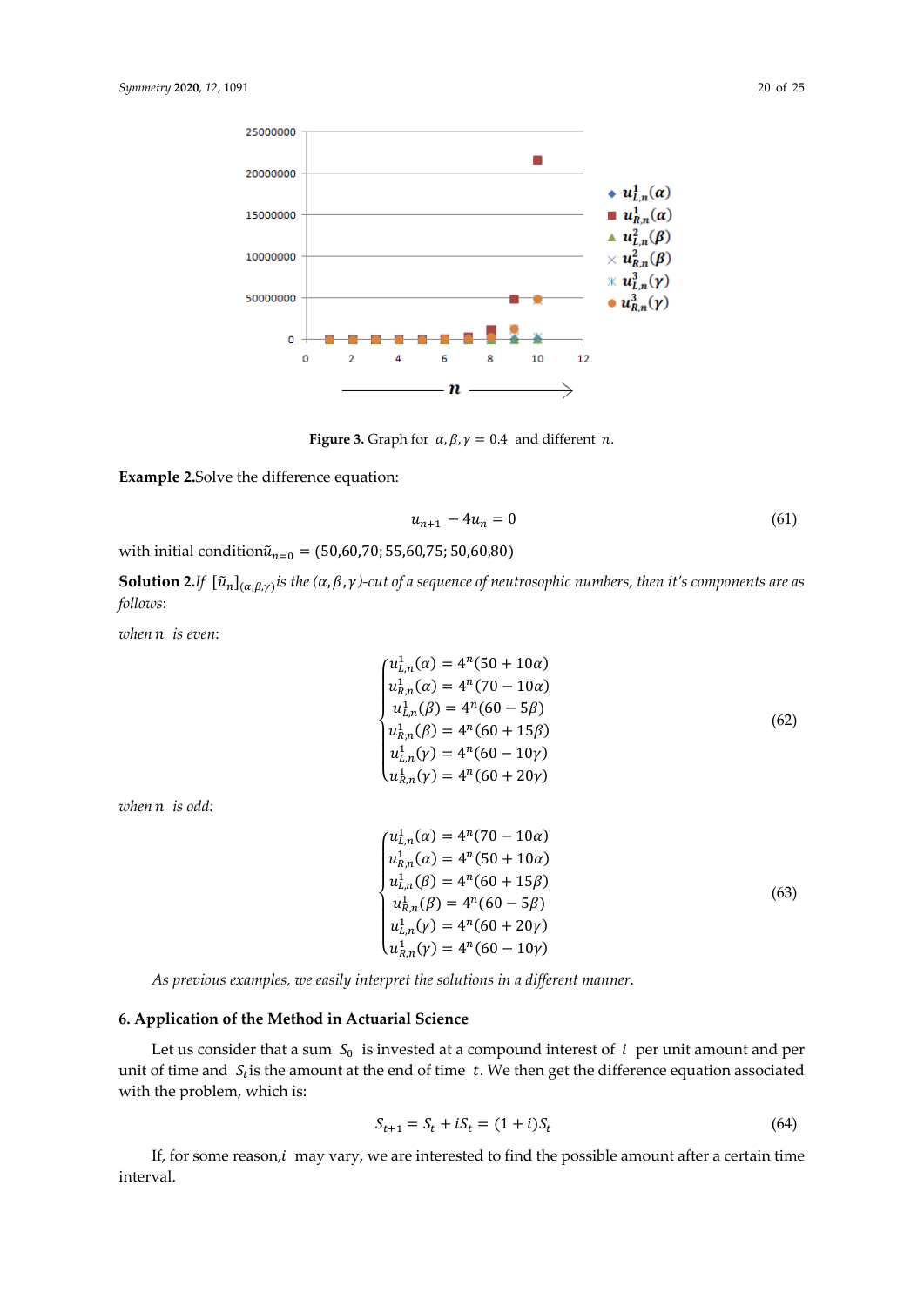For this problem, let us consider hypothetical data and solve it. Suppose a person has initially invested  $S_{t=0} = 10000\$ \$in a firm, where they get about 4% interest (which may be considered a neutrosophic value).

As per Table 1, if we take the verbal phrase for a triangular neutrosophic number, we then set the interest rate as follows:

For the truth part: low as 3%, medium as 4%, high as 5%;

For the falsity portion: very low as 2%, medium as 4%, very high as 6%;

For the indeterminacy part: between low and very low 2.5%, medium 4%, between high and very high 5.5%,

i.e., we can take $\tilde{i} = (3, 4, 5; 2, 4, 6; 2.5, 4, 5.5)$ % per annum rate. We wish to predict the amount of money after 10 years.

Therefore, we get the fuzzy difference equation

$$
S_{t+1} = S_t + iS_t = (1 + \tilde{\imath})S_t \tag{65}
$$

With the initial conditions $S_{t=0} = 10000\$ \$ and  $\tilde{\tau} = (3, 4, 5; 2, 4, 6; 2.5, 4, 5.5)\%$ .

**Solution 3.**Equation (65) is equivalent to

 $S_{t+1} = S_t + iS_t = (1 + (0.03, 0.04, 0.05, 0.02, 0.04, 0.06, 0.025, 0.04, 0.055))S_t$ 

or

$$
S_{t+1} = (1.03, 1.04, 1.05; 1.02, 1.04, 1.06; 1.025, 1.04, 1.055)S_t
$$
\n(66)

with the initial condition $S_{t=0} = 10000\$ \$.

The solution of (66) can be written using the concept of (19), as follows:

$$
\begin{cases}\nS_{L,t}^{1}(\alpha) = 10000(1.03 + 0.01\alpha)^{t} \\
S_{R,t}^{1}(\alpha) = 10000(1.05 - 0.01\alpha)^{t} \\
S_{L,t}^{2}(\beta) = 10000(1.04 - 0.02\beta)^{t} \\
S_{R,t}^{2}(\beta) = 10000(1.04 + 0.02\beta)^{t} \\
S_{L,t}^{3}(\gamma) = 10000(1.04 - 0.015\gamma)^{t} \\
S_{R,t}^{3}(\gamma) = 10000(1.04 + 0.015\gamma)^{t}\n\end{cases}
$$
\n(67)

**Remarks 4.**(1)We plot the solution for  $t = 10$ . From the above Table 5 and Figure4, we see that  $S_{L,n}^1(\alpha)$  is an increasing function and  $S_{R,n}^1(\alpha)$  is a decreasing function, with respect to α. On the other hand,  $S_{L,n}^2(\beta)$  is a decreasing function and  $S_{R,n}^2(\beta)$  is an increasing function, with respect to β. Additionally,  $S_{L,n}^3(\gamma)$  is a decreasing function and  $S_{R,n}^3(\gamma)$  is an increasing function, with respect to γ. Therefore, using the concept of Definition 3.2, we call the solution a strong solution. (2) From Table 5, we can see that we find the crisp solution at  $\alpha = 1$ ,  $\beta$ ,  $\gamma = 0$  (since, at  $\alpha = 1$ ,  $\beta$ ,  $\gamma = 0$ , the neutrosophic number becomes a crisp number) and fort = 10 is equal to 14802.4428. Therefore, we can say that after 10 years, the most probable chance to get the money is 14802.4428\$.(3)If we consider  $\alpha = 0$  and  $\beta$ ,  $\gamma = 1$ , i.e., in the case that we get the most uncertain solution interval, we observe that the truthiness of the solution belongs to the interval [13439.1638, 16288.9463], the falsity belongs to the interval [12189.9442, 17908.4770] , and the indeterminacy belongs to the interval [12800.8454, 17081.4446].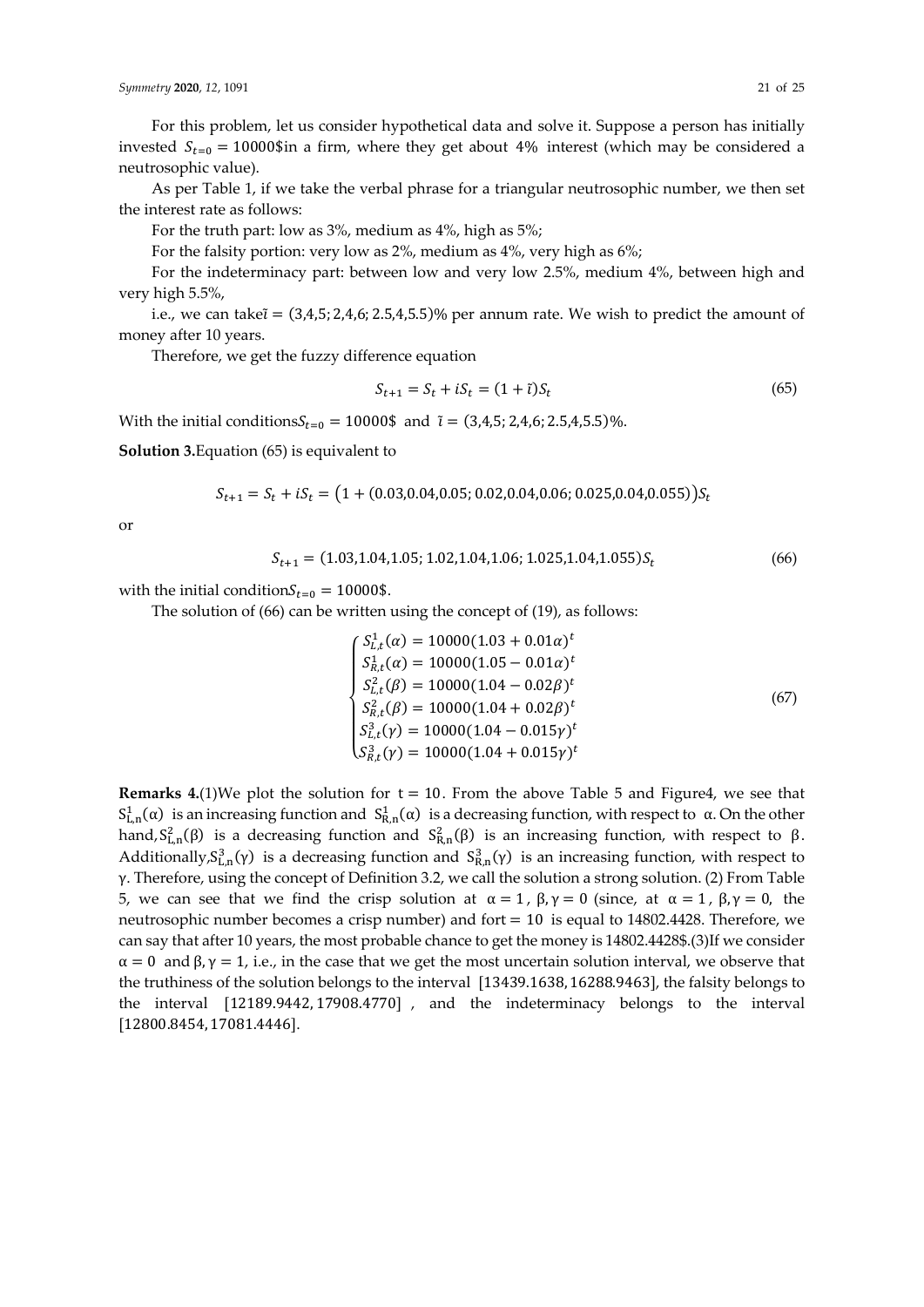| $\alpha, \beta, \gamma$ | $S^1_{L,t}(\alpha)$ | $S^1_{R,t}(\alpha)$ | $S^2_{L,t}(\beta)$ | $S_{R,t}^2(\beta)$ | $S^3_{L,t}(\gamma)$ | $S_{R,t}^3(\gamma)$ |
|-------------------------|---------------------|---------------------|--------------------|--------------------|---------------------|---------------------|
| $\bf{0}$                | 13,439.1638         | 16,288.9463         | 14,802.4428        | 14,802.4428        | 14,802.4428         | 14,802.4428         |
| 0.1                     | 13,570.2126         | 16,134.4766         | 14,520.2313        | 15,089.5813        | 14,590.3264         | 15,017.3306         |
| 0.2                     | 13,702.4105         | 15,981.3266         | 14,242.8714        | 15,381.7230        | 14,380.9496         | 15,235.0219         |
| 0.3                     | 13,835.7662         | 15,829.4861         | 13,970.2889        | 15,678.9453        | 14,174.2808         | 15,455.5492         |
| 0.4                     | 13,970.2889         | 15,678.9453         | 13,702.4105        | 15,981.3266        | 13,970.2889         | 15,678.9453         |
| 0.5                     | 14,105.9876         | 15,529.6942         | 13,439.1638        | 16,288.9463        | 13,768.9430         | 15,905.2433         |
| 0.6                     | 14,242.8714         | 15,381.7230         | 13,180.4776        | 16,601.8849        | 13,570.2126         | 16,134.4766         |
| 0.7                     | 14,380.9496         | 15,235.0219         | 12,926.2814        | 16,920.2240        | 13,374.0675         | 16,366.6791         |
| 0.8                     | 14,520.2313         | 15,089.5813         | 12,676.5060        | 17,244.0464        | 13,180.4776         | 16,601.8849         |
| 0.9                     | 14,660.7259         | 14,945.3915         | 12,431.0828        | 17,573.4357        | 12,989.4133         | 16,840.1284         |
| $\mathbf{1}$            | 14,802.4428         | 14,802.4428         | 12,189.9442        | 17,908.4770        | 12,800.8454         | 17,081.4446         |

**Table 5.** Solution for  $t = 10$ .



**Figure 4.** Graph for  $t = 10$ .

#### **7. Conclusion and Future Research Scope**

In this paper, we find the solution strategy for solving and analyzing homogeneous linear difference equations with neutrosophic numbers, i.e., we found the solutions of the homogeneous difference equations with initial conditions and coefficients, both as neutrosophic numbers. We demonstrate the solution of different cases using the neutrosophic characterization theorem, which is established in this paper. The strong and weak solution concepts are also applied to different results.

Moreover, the outcomes of the study are as follows:

(1) The difference type of the homogeneous difference equation is solved in a neutrosophic environment and the symmetric behavior between them is discussed.

(2) The characterization theorem for the neutrosophic difference equations are established.

(3) The strong and weak solution concept is applied for the neutrosophic difference equation.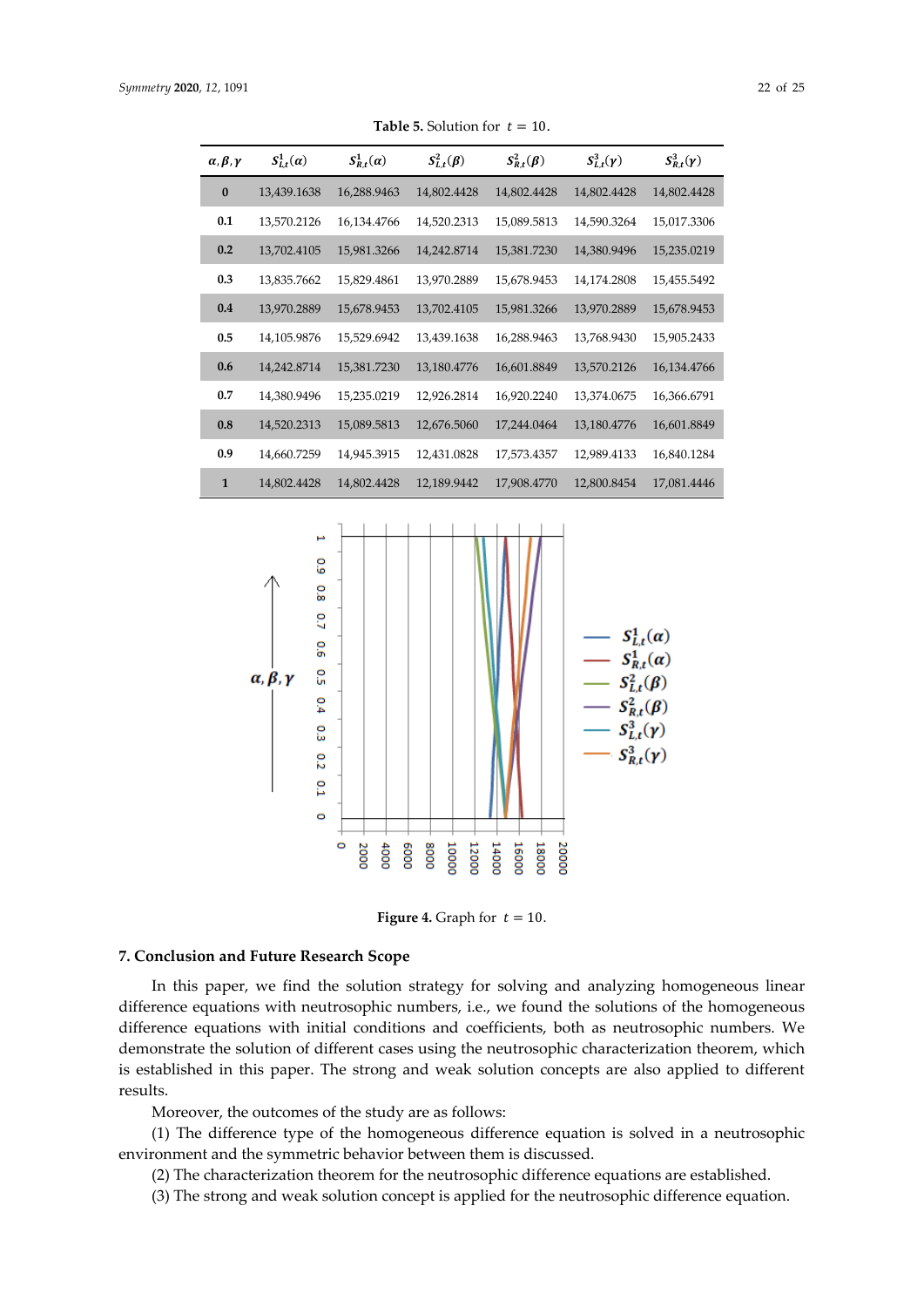(4) Different examples and real-life applications in actuarial science are illustrated for better understanding of neutrosophic difference equations.

For some limitations, we did not study the different perspectives of related research in the theory of difference equations with uncertainty in this present work. From this work, anyone can take motivation and find a new theory and results in the following field, as follows:

(1) The solution of difference equation can be found with different types of uncertainty, such as Type 2 fuzzy, interval valued fuzzy, hesitant fuzzy, rough fuzzy environment.

(2) Finding several methods (analytical and numerical) for solving non-linear first and higher order difference equations or system of difference equations with uncertainty.

(3) Solving the real-life model associated with the discrete system modeling with uncertain data.

As a final argument, we can surely say that this research is very helpful to the research community who deals with discrete system modeling with uncertainty.

**Author Contributions:** Conceptualization, S.P.M. (Sankar Prasad Mondal); Data curation, A.A. (Abdul Alamin); Formal analysis, S.A. (Shariful Alam); Resources, S.P.M. Software; Supervision, A.A. (Ali Ahmadian); Visualization, A.A. (Ali Ahmadian); Writing – original draft, A.A. (Abdul Alamin) and S.A.; Writing – review & editing, A.A. (Ali Ahmadian);, S.S. (Soheil Salahshour) and M.S. (Mehdi Salimi). All authors have read and agreed to the published version of the manuscript.

**Funding:** This research received no external funding

**Conflicts of Interest:** The authors declare no conflict of interest.

# **References**

- 1. Zadeh, L. Fuzzy sets. *Inf. Control.* **1965**, *8*, 338–353, doi:10.1016/s0019-9958(65)90241-x.
- 2. Atanassov, K.T. Intuitionistic fuzzy sets. *Fuzzy Sets Syst.* **1986**, *20*, 87–96, doi:10.1016/s0165-0114(86)80034- 3.
- 3. Li, J.; Niu, Q.; Dong, X.-C. Similarity Measure and Fuzzy Entropy of Fuzzy Number Intuitionistic Fuzzy Sets. *Adv. Intell. Soft Comput.* **2009**, *54*, 373–379, doi:10.1007/978-3-540-88914-4\_47.
- 4. Ye, J. Prioritized aggregation operators of trapezoidal intuitionistic fuzzy sets and their application to multicriteria decision-making. *Neural Comput. Appl.* **2014**, *25*, 1447–1454, doi:10.1007/s00521-014-1635-8.
- 5. Smarandache, F. *A Unifying Field in Logics Neutrosophy: Neutrosophic Probability, Set and Logic*; American Research Press: Rehoboth, DE, USA, 1998.
- 6. Wang, H.; Smarandache, F.; Zhang, Y.; Sunderraman, R. Single Valued Neutrosophic Sets. *Multisspace Multistructure* **2010**, *4*, 410–413.
- 7. Ye, J. Single-Valued Neutrosophic Minimum Spanning Tree and Its Clustering Method. *J. Intell. Syst.* **2014**, *23*, 311–324, doi:10.1515/jisys-2013-0075.
- 8. Peng, J.-J.; Wang, J.-Q.; Wang, J.; Zhang, H.-Y.; Chen, X.-H. Simplified neutrosophic sets and their applications in multi-criteria group decision-making problems. *Int. J. Syst. Sci.* **2015**, *47*, 1–17, doi:10.1080/00207721.2014.994050.
- 9. Peng, X.; Smarandache, F. New multiparametric similarity measure for neutrosophic set with big data industry evaluation. *Artif. Intell. Rev.* **2019**, *53*, 3089–3125, doi:10.1007/s10462-019-09756-x.
- 10. Chakraborty, A.; Mondal, S.P.; Ahmadian, A.; Senu, N.; Salahshour, S.; Alam, S. Different Forms of Triangular Neutrosophic Numbers, De-Neutrosophication Techniques, and their Applications. *Symmetry*  **2018**, *10*, 327, doi:10.3390/sym10080327.
- 11. Chakraborty, A.; Mondal, S.P.; Alam, S.; Ahmadian, A.; Senu, N.; De, D.; Salahshour, S. Disjunctive Representation of Triangular Bipolar Neutrosophic Numbers, De-Bipolarization Technique and Application in Multi-Criteria Decision-Making Problems. *Symmetry* **2019**, *11*, 932, doi:10.3390/sym11070932.
- 12. Deli, I.; Ali, M.; Smarandache, F. Bipolar Neutrosophic Sets and their Application Based on Multi-Criteria Decision Making Problems. In *Proceedings of the 2015 International Conference on Advanced Mechatronic Systems (ICAMechS)*; Institute of Electrical and Electronics Engineers (IEEE): Piscataway, NJ, USA, 2015; pp. 249–254.
- 13. Lee, K.M. Bipolar-Valued Fuzzy Sets and their Operations. In Proceedings of the International Conference on Intelligent Technologies, Bangkok, Thailand, 12–14 December 2000; pp. 307–312.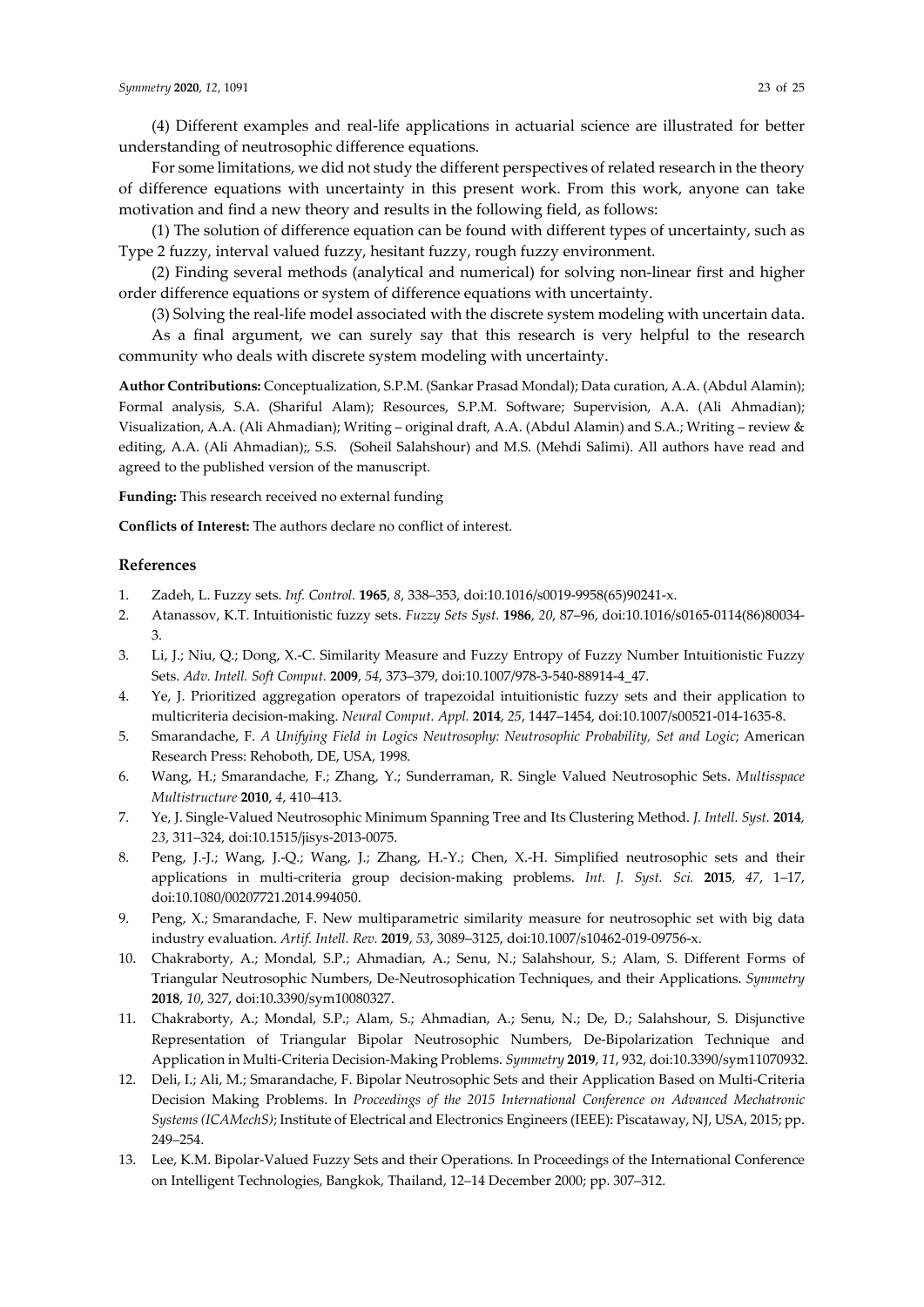- 14. Kang, M.K.; Kang, J.G. Bipolar fuzzy set theory applied to sub-semigroups with operators in semi groups. *J. Korean Soc. Math. Educ. Ser. B Pure Appl. Math.* **2012**, *19*, 23–35.
- 15. Smarandache, F. *Neutrosophic Perspectives: Triplets, Duplets, Multisets, Hybrid Operators, Modal Logic, Hedge Algebras and Applications*; Degree of Dependence and Independence of the (Sub) Components of Fuzzy Set and Neutrosophic Set. Neutrosophic Sets and Systems; Pons Publishing House: Stuttgart, Germany, 2016; Volume 11, pp. 95–97.
- 16. Deeba, E.Y.; De Korvin, A.; Koh, E.L. A fuzzy difference equation with an application. *J. Differ. Equ. Appl.*  **1996**, *2*, 365–374, doi:10.1080/10236199608808071.
- 17. Deeba, E.; De Korvin, A. Analysis by fuzzy difference equations of a model of CO2 level in the blood. *Appl. Math. Lett.* **1999**, *12*, 33–40, doi:10.1016/s0893-9659(98)00168-2.
- 18. Lakshmikantham, V.; Vatsala, A. Basic Theory of Fuzzy Difference Equations. *J. Differ. Equ. Appl.* **2002**, *8*, 957–968, doi:10.1080/1023619021000048850.
- 19. Papaschinopoulos, G.; Papadopoulos, B.K. On the fuzzy difference equation x\_(n+1)=A+B⁄x\_n. *Soft Comput.*  **2002**, *6*, 456–461.
- 20. Papaschinopoulos, G.; Papadopoulos, B.K. On the fuzzy difference equation x\_(n+1)=A+x\_n⁄x\_(n-m). *Fuzzy Sets Syst.* **2002**, *129*, 73–81.
- 21. Papaschinopoulos, G.; Schinas, C.J. On the fuzzy difference equation  $x_{n+1} \sum_{k=0}^{k=1} Ai$  $\int_{i}^{i} \left( x_{n-i}^{pi} + 1 \right)$  $\int_{k=0}^{k=1} Ai \frac{\lambda i}{x_{n-i}^{pi}} + \frac{1}{x_{n-k}^{pk}}$ . *J.*

*Differ. Equ. Appl*. **2000**, *6*, 85-89.

- 22. Papaschinopoulos, G.; Stefanidou, G. Boundedness and asymptotic behavior of the solutions of a fuzzy difference equation. *Fuzzy Sets Syst.* **2003**, *140*, 523–539, doi:10.1016/s0165-0114(03)00034-4.
- 23. Umekkan, S.A.; Can, E.; Bayrak, M.A. Fuzzy difference equation in finance. *IJSIMR* **2014**, *2*, 729–735.
- 24. Stefanidou, G.; Papaschinopoulosand, G.; Schinas, C.J. On an exponential–Type fuzzy Difference equation. Advanced in difference equations. *Adv. Differ. Equ.* **2010**, *2010*, 1–19.
- 25. Din, Q. Asymptotic Behavior of a Second-Order Fuzzy Rational Difference Equation. *J. Discret. Math.* **2015**, *2015*, 1–7, doi:10.1155/2015/524931.
- 26. Zhang, Q.H.; Yang, L.H.; Liao, D.X. Behaviour of solutions of to a fuzzy nonlinear difference equation. *Iran. J. Fuzzy Syst.* **2012**, *9*, 1–12.
- 27. Memarbashi, R.; Ghasemabadi, A. Fuzzy difference equations of volterra type. *Int. J. Nonlinear Anal. Appl.*  **2013**, *4*, 74–78.
- 28. Stefanidou, G.; Papaschinopoulos, G. A fuzzy difference equation of a rational form. *J. Nonlinear Math. Phys.*  **2005**, *12*, 300–315, doi:10.2991/jnmp.2005.12.s2.21.
- 29. Chrysafis, K.A.; Papadopoulos, B.K.; Papaschinopoulos, G. On the fuzzy difference equations of finance. *Fuzzy Sets Syst.* **2008**, *159*, 3259–3270, doi:10.1016/j.fss.2008.06.007.
- 30. Mondal, S.P.; Vishwakarma, D.K.; Saha, A.K. Solution of second order linear fuzzy difference equation by Lagrange's multiplier method. *J. Soft Comput. Appl.* **2016**, *2016*, 11–27, doi:10.5899/2016/jsca-00063.
- 31. Mondal, S.P.; Mandal, M.; Bhattacharya, D. Non-linear interval-valued fuzzy numbers and their application in difference equations. *Granul. Comput.* **2017**, *3*, 177–189, doi:10.1007/s41066-017-0063-4.
- 32. Sarkar, B.; Mondal, S.P.; Hur, S.; Ahmadian, A.; Salahshour, S.; Guchhait, R.; Iqbal, M.W. An optimization technique for national income determination model with stability analysis of differential equation in discrete and continuous process under the uncertain environment. *Rairo Oper. Res.* **2019**, *53*, 1649–1674, doi:10.1051/ro/2018071.
- 33. Zhang, Q.; Lin, F. On Dynamical Behavior of Discrete Time Fuzzy Logistic Equation. *Discret. Dyn. Nat. Soc.*  **2018**, *2018*, 1–8, doi:10.1155/2018/8742397.
- 34. Zhang, Q.; Lin, F.; Zhong, X. Asymptotic Behavior of Discrete Time Fuzzy Single Species Model. *Discret. Dyn. Nat. Soc.* **2019**, *2019*, 1–9, doi:10.1155/2019/4170626.
- 35. Zhang, Q.; Lin, F.B.; Zhong, X.Y. On discrete time Beverton-Holt population model with fuzzy environment. *Math. Biosci. Eng.* **2019**, *16*, 1471–1488, doi:10.3934/mbe.2019071.
- 36. Khastan, A. Fuzzy logistic difference equation. *Iran. J. Fuzzy Syst.* **2018**, *15*, 55–66.
- 37. Mondal, S.P.; Alam Khan, N.; Vishwakarma, D.; Saha, A.K. Existence and Stability of Difference Equation in Imprecise Environment. *Nonlinear Eng.* **2018**, *7*, 263–271, doi:10.1515/nleng-2016-0085.
- 38. Khastan, A.; Alijani, Z. On the new solutions to the fuzzy difference equation xn+1=A+Bxn. *Fuzzy Sets Syst.*  **2019**, *358*, 64–83, doi:10.1016/j.fss.2018.03.014.